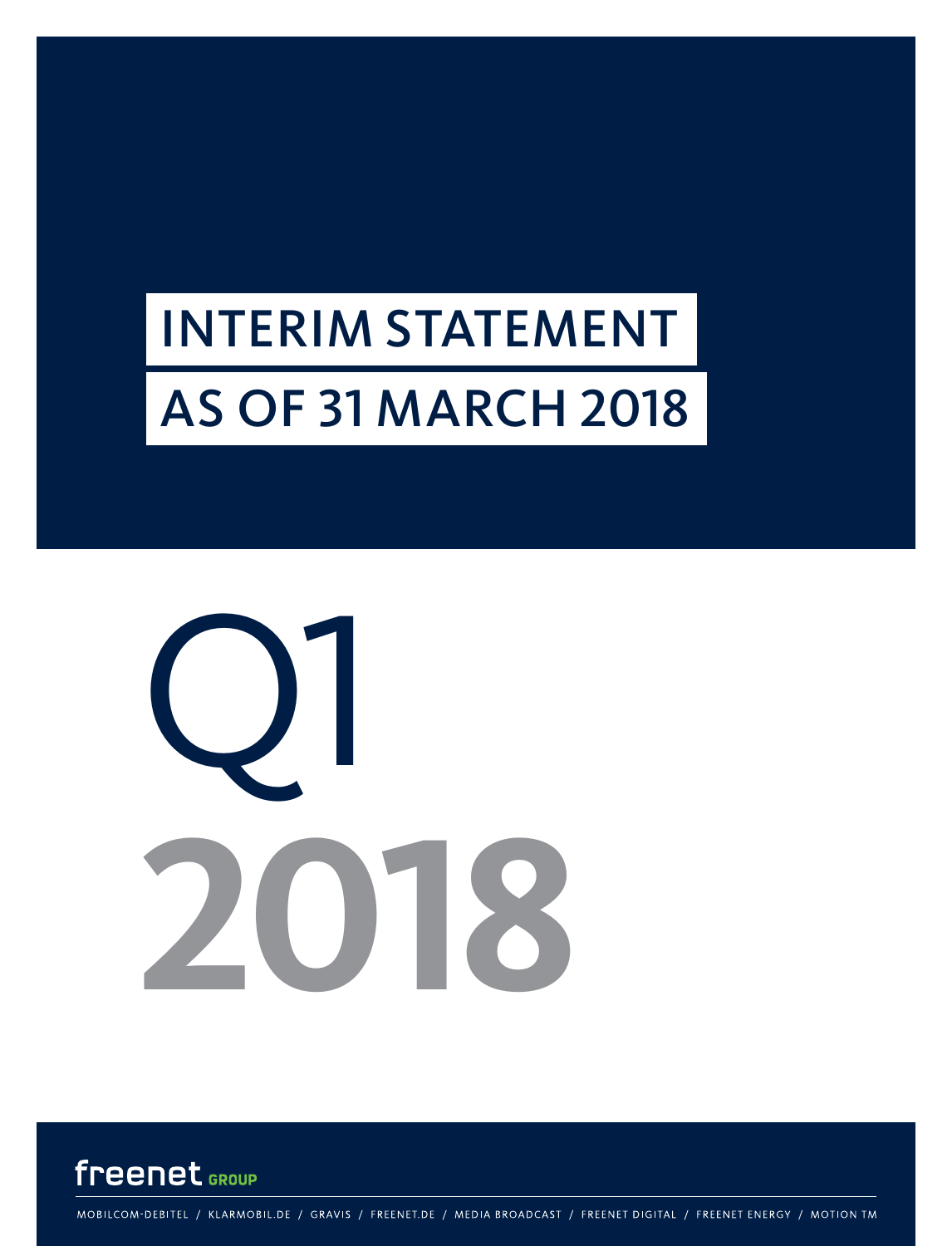

|                                                                                                                | $\overline{3}$ |
|----------------------------------------------------------------------------------------------------------------|----------------|
|                                                                                                                | 5              |
|                                                                                                                | 6              |
|                                                                                                                | 6              |
|                                                                                                                | $\overline{7}$ |
|                                                                                                                | 8              |
|                                                                                                                | 10             |
|                                                                                                                | 131            |
|                                                                                                                | 11             |
|                                                                                                                | 12             |
| Selected financial information with contained and contained and selected financial information with the select | 14             |
| Consolidated income statement for the period from 1 January to 31 March 2018                                   | 14             |
|                                                                                                                | 15             |
|                                                                                                                | 16             |
|                                                                                                                | 17             |
|                                                                                                                | 18             |
|                                                                                                                | 19             |
|                                                                                                                | 19             |
|                                                                                                                | 20             |
|                                                                                                                | 21             |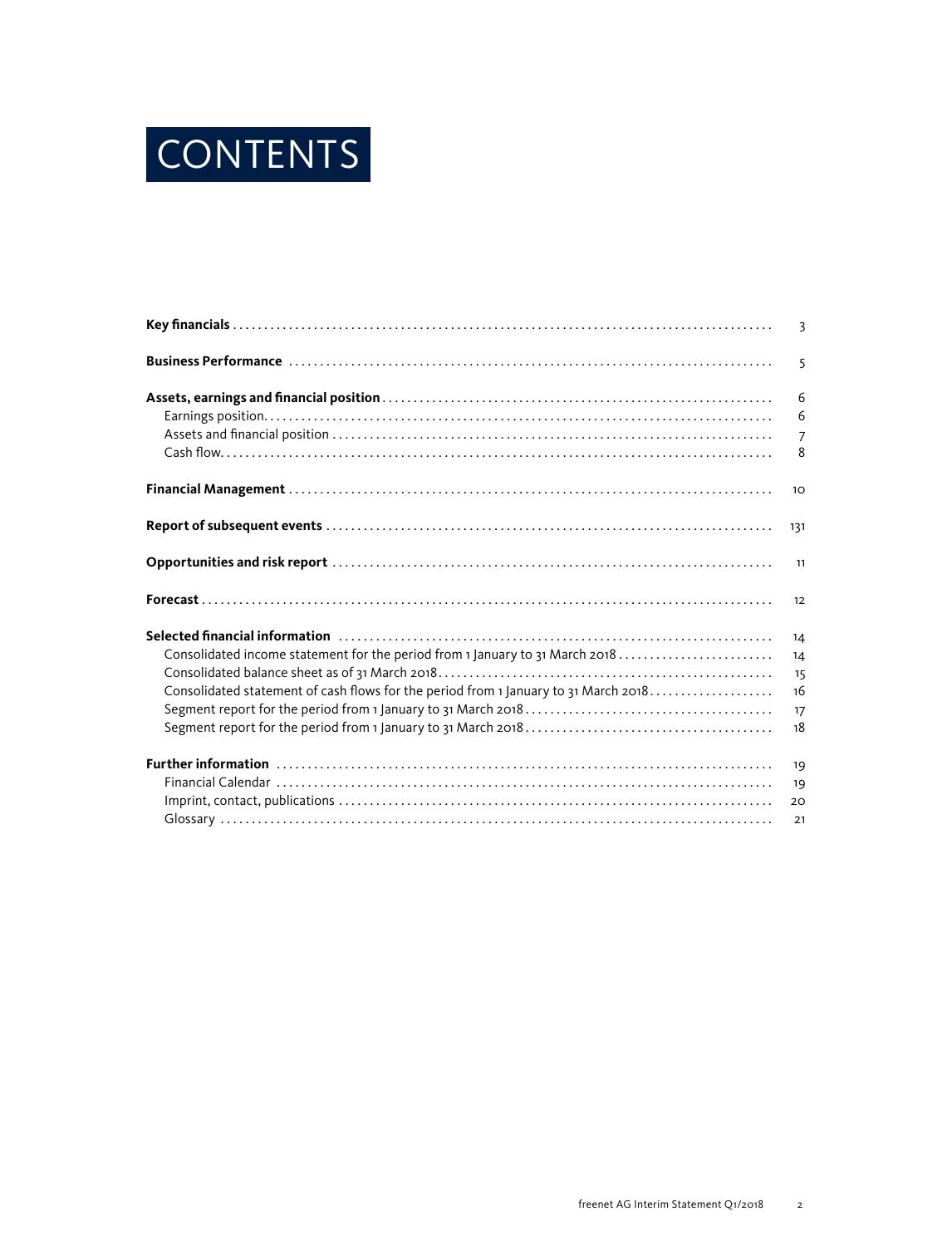# OVERVIEW KEY FINANCIALS1 GROUP

#### Result

| In EUR million / as indicated                     | Q1/2018 | Q1/2017 | Q4/2017 |
|---------------------------------------------------|---------|---------|---------|
| Revenue without IFRS 15                           | 873.7   | 838.0   | 949.9   |
| Revenue                                           | 689.6   | 838.0   | 949.9   |
| Gross profit                                      | 223.5   | 227.0   | 251.6   |
| EBITDA                                            | 106.5   | 100.9   | 118.2   |
| EBIT                                              | 65.2    | 60.7    | 69.8    |
| EBT                                               | 54.2    | 48.4    | 56.8    |
| Group result                                      | 46.7    | 41.7    | 26.6    |
| Earnings per share in EUR (diluted and undiluted) | 0.39    | 0.35    | 0.23    |

### Balance Sheet

| In EUR million / as indicated | 31.3.2018 | 31.3.2017 | 31.12.2017 |
|-------------------------------|-----------|-----------|------------|
| Balance sheet total           | 4.665.7   | 4.262.0   | 4.314.1    |
| Shareholders' equity          | 1.473.6   | 1.445.6   | 1.462.9    |
| Equity ratio in %             | 31.6      | 33.9      | 33.9       |

## Finances and investments

| In EUR million                | Q1/2018 | Q1/2017 | Q4/2017 |
|-------------------------------|---------|---------|---------|
| Free cash flow                | 54.8    | 56.4    | 74.4    |
| Depreciation and amortisation | 36.6    | 35.0    | 44.0    |
| Net investments (CAPEX)       | 11.0    | 21.9    | $-1.0$  |
| Net debt                      | 596.7   | 596.9   | 510.0   |
| Pro forma net debt            | 1,311.8 | 1.377.0 | 1,350.3 |

#### Share

|                                      | 31.3.2018 | 31.3.2017 | 31.12.2017 |
|--------------------------------------|-----------|-----------|------------|
| Closing price XETRA in EUR           | 24.71     | 30.49     | 30.82      |
| Number of issued shares in `000s     | 128,061   | 128.061   | 128.061    |
| Market capitalisation in EUR million | 3.164.4   | 3.904.6   | 3.946.8    |

### Employees

|           | 31.3.2018 | 31.3.2017 | .2.2017<br>21 |
|-----------|-----------|-----------|---------------|
| Employees | 4,108     | 4.249     | .             |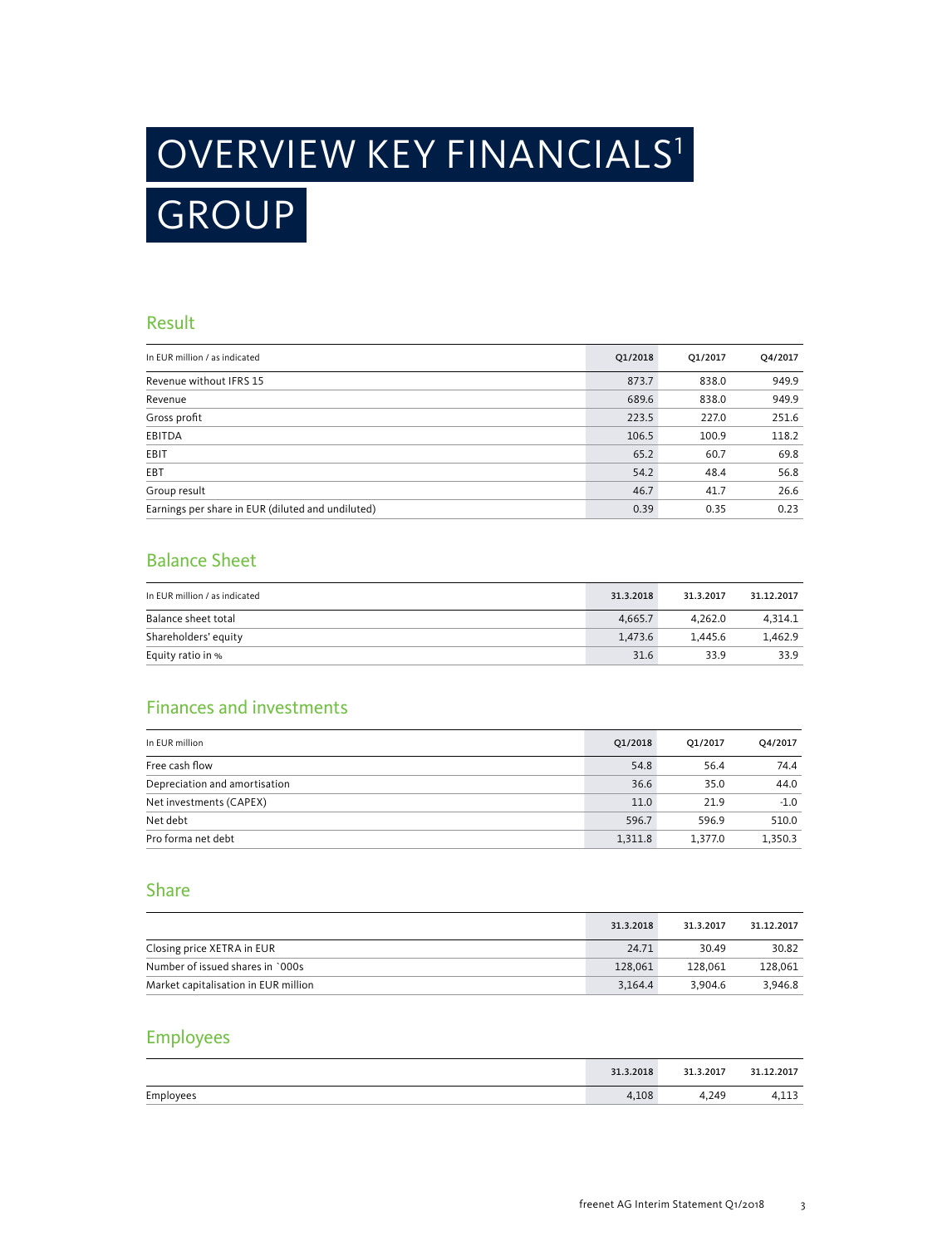# OVERVIEW KEY FINANCIALS<sup>1</sup> MOBILE COMMUNICATIONS

SEGMENT

### Customer development

| In million                                         | Q1/2018 | Q1/2017 | Q4/2017 |
|----------------------------------------------------|---------|---------|---------|
| Mobile Communications customers/cards <sup>2</sup> | 11.77   | 12.00   | 11.83   |
| Thereof Customer Ownership                         | 9.60    | 9.56    | 9.59    |
| Thereof Postpaid                                   | 6.77    | 6.54    | 6.71    |
| Thereof No-frills                                  | 2.83    | 3.02    | 2.88    |
| Thereof Prepaid                                    | 2.16    | 2.44    | 2.24    |
| Gross new customers                                | 0.59    | 0.66    | 0.71    |
| Net change                                         | $-0.06$ | $-0.06$ | $-0.05$ |

#### Result

| In EUR million          | Q1/2018 | Q1/2017 | Q4/2017 |
|-------------------------|---------|---------|---------|
| Revenue without IFRS 15 | 805.0   | 762.8   | 875.3   |
| Revenue                 | 621.0   | 762.8   | 875.3   |
| Gross profit            | 179.0   | 178.1   | 202.6   |
| EBITDA                  | 100.2   | 100.1   | 108.1   |

### Monthly average revenue per user (ARPU)

| In EUR<br>$\frac{1}{2}$ | Q1/2018 | Q1/2017 | Q4/2017 |
|-------------------------|---------|---------|---------|
| Postpaid                | 21.4    | 21.1    | 21.4    |
| No-frills               | 3.2     | 2.5     | 3.0     |
| Prepaid                 | 3.2     | 3.0     | 3.2     |

## TV AND MEDIA SEGMENT

## Customer Development

| In `000s                                   | 01/2018 | O1/2017 | O4/2017 |
|--------------------------------------------|---------|---------|---------|
| freenet TV subscribers                     | 1.022.0 | -       | 974.6   |
| waipu.tv registered customers <sup>3</sup> | 608.8   | 147.1   | 463.6   |
| waipu.tv subscribers                       | 133.1   | 25.0    | 102.3   |

#### Result

| In EUR million | Q1/2018 | Q1/2017 | Q4/2017 |
|----------------|---------|---------|---------|
| Revenue        | 71.5    | 74.7    | 75.6    |
| Gross profit   | 37.4    | 38.4    | 40.5    |
| EBITDA         | 7.8     | 3.3     | 15.7    |
|                |         |         |         |

## Monthly average revenue per user (freenet TV ARPU)

| In EUR     | Q1/2018 | Q1/2017                  | Q4/2017 |
|------------|---------|--------------------------|---------|
| freenet TV | 4.V     | $\overline{\phantom{a}}$ | 4.      |

1 Unless otherwise identified, definitions of these terms are included in the glossary.

2 At the end of the period.

3 Exclusive of pre-registered users (Q1/2018: about 71,000, Q4/2017: about 76,000).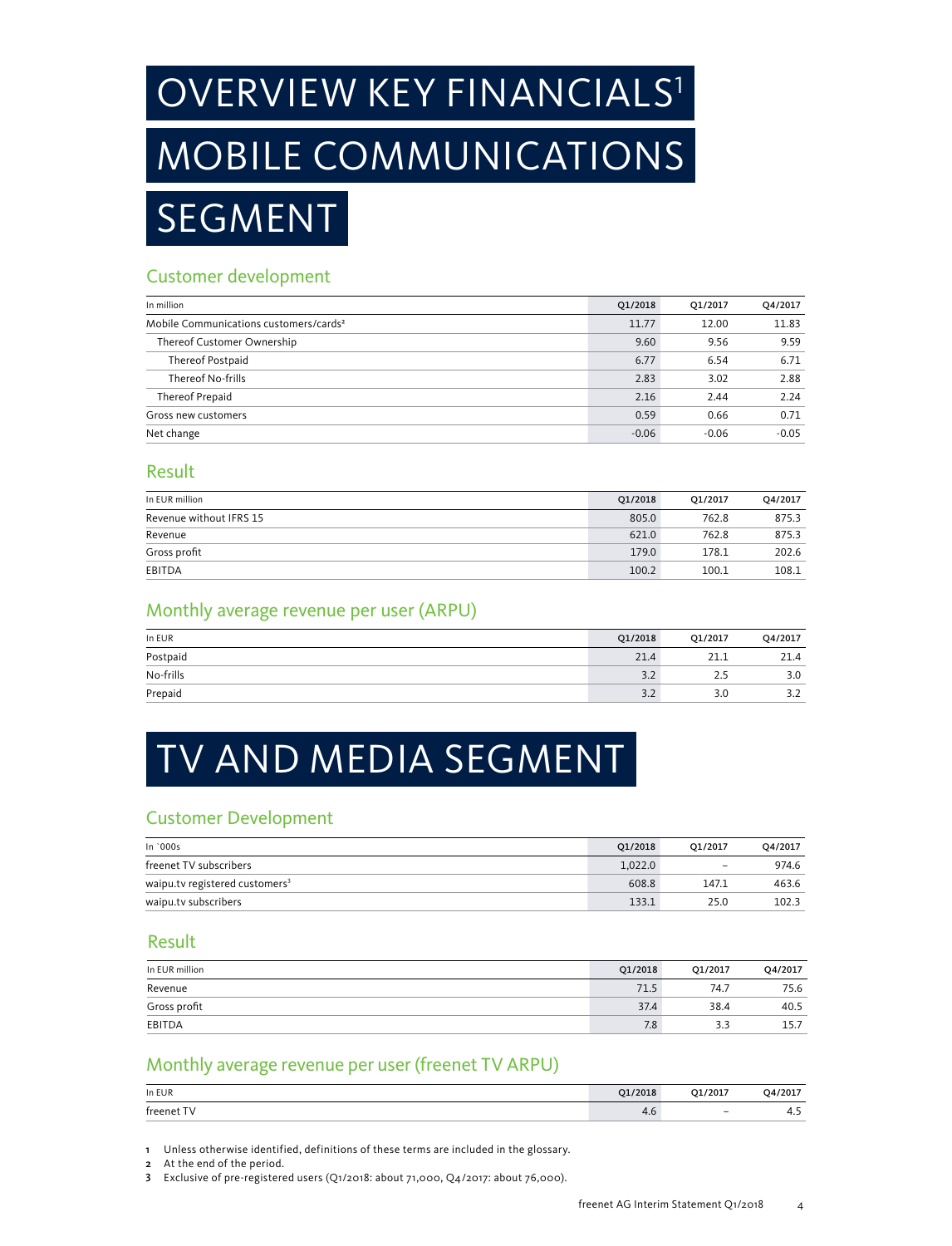## BUSINESS PERFORMANCE

freenet AG has made a successful start to the financial year 2018. Without the obligatory first-time application of the accounting standard IFRS 15, revenue in the first quarter would have increased by 35.7 million euros or 4.3 per cent to 873.7 million euros. However, the disclosure requirement amended by IFRS 15 has meant that not only revenue but also cost of material have to be disclosed clearly lower. As a result the revenue was reported lower at 689.6 million euros in the first quarter of 2018. However, gross profit amounted to 223.5 million euros (-1.5 per cent), only slightly below the level of the comparison quarter; this is also applicable for free cash flow at 54.8 million euros. EBITDA increased by almost 6 per cent compared with Q1/2017 to 106.5 million euros. Furthermore, the earnings elements of freenet AG's Swiss holding Sunrise are included in the quarterly figures of freenet AG in the amount of 9.9 million euros.

In its core business of mobile communications, the number of postpaid customers with a two-year contract increased by almost 60,000 to 6.77 million in the first quarter. The company has been achieving continuous growth for many years in this particularly valuable segment and, in view of the fact that competition continues to be fierce, this represents a very positive result for the company. With its individual brands, freenet regularly sets accents with customer-oriented tariffs and top placing in independent comparison tests. In addition, since March of this year, the no-frills brand klarmobil has for the first time also been offering high-speed tariffs with up to 50 mbps in the data network of Deutsche Telekom. Overall, Customer Ownership in the postpaid and no-frills sector amounted to 9.60 million at the end of March, and was slightly positive compared with the comparison quarters. The same is also applicable for postpaid-ARPU of 21.4 euros, compared with 21.4 euros in the previous quarter and 21.1 euros in the first quarter of 2017. At the same time, the decline in the number of prepaid activations has continued - with round 70,000 in the first three months of the current financial year. This market-wide trend has resulted from the identification requirement (implemented by the legislative authorities in July 2017) which makes it more difficult for a corresponding card to be purchased online or in a store. Increasing numbers of postpaid customers in conjunction with stable ARPU as well as stronger hardware sales

in core business, and also further growth in Digital Lifestyle revenue and revenue in the TV B2C business have also made a contribution to the positive development in revenue in the first three months.

In the first quarter of the current financial year, freenet TV attained an initial major milestone in the TV and Media segment: In March, an award was presented in the headquarters of the Media Broadcast Group to the company's one millionth customer. The freenet subsidiary operates the platform of the new broadcasting standard DVB-T2 HD, on which freenet TV has been commercially offering high-definition TV images as a new brand since the end of March 2017 initially via antenna. In the course of a ´soft launch`, customers were able to initially receive approximately 20 private stations for three months free-of-charge via set-top box or CI+ card; they then changed over automatically to encryption with a monthly charge for full-HD reception of these stations.

Since the beginning of July 2017, the first customers have been paying correspondingly for freenet TV – with a continuously rising trend. As of the end of March 2018, freenet TV reported 1.02 million customers. At the same time, Media Broadcast also made the pay service of freenet TV available for all satellite users; the charge is 5.75 euros per month (the same as for antenna reception).

In the first quarter of 2018, continuous expansion of the offering and the activities relating to the IPTV product have resulted in a positive development in user figures. With waipu.tv, the freenet majority holding EXARING AG covers the field of digital motions pictures and TV entertainment on the basis of the company's own fibre-optic network covering approximately 12,000 kilometres.

In recent months, the company has expanded its portfolio to approximately 80 stations, which the user can stream to his smartphone, tablet or TV via an app.

The beginning of the year initially saw the arrival of ´sportdigital HD`, the ´Heimatkanal` and ´Romance TV`: sportdigital HD shows live broadcasts from thirteen football leagues in four continents; the Heimatkanal shows the best of more than 80 years of regional background films and theater, traditional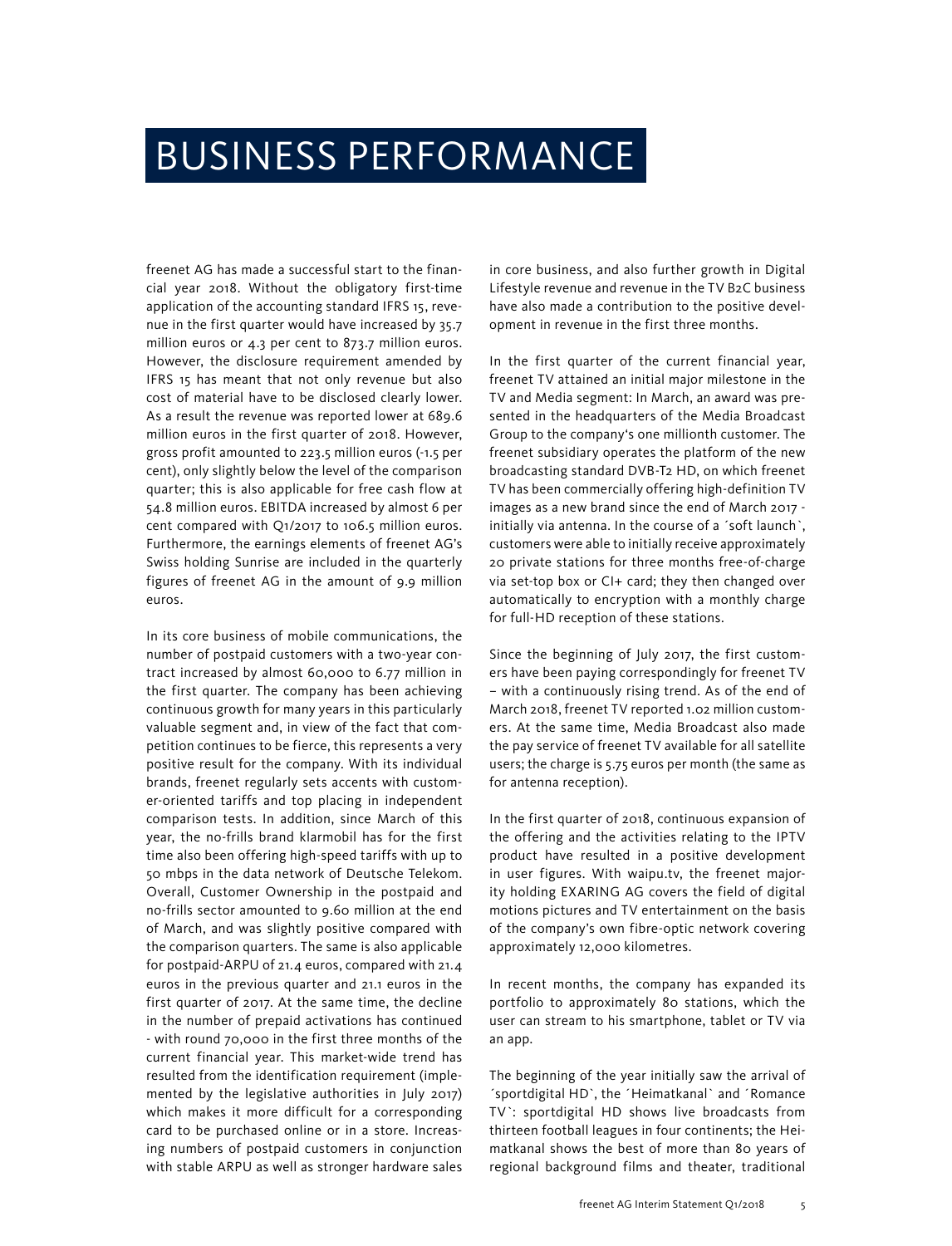folk music and German series; Romance TV in turn focuses on romantic TV movies, telenovelas, feature films and series. In addition, ´Watch Movies` has also been offering its content on waipu.tv since February 2018: the YouTube multi-channel network has licenses for more than 3,000 contents - feature films in the fields of drama, thrillers, comedy and love stories as well as numerous series and music; in this way, it achieves more than 12 million hits every month. At the same time, EXARING AG has stepped up its

marketing activities, in the form of advertising campaigns / flights in order to boost its brand awareness.

In consequence, the number of subscribers of waipu.tv increased to approximately 133,000 at the end of March. There was also a significant increase in the number of registered customers, to approximately 610,000 - compared with 463,600 at the end of last year. Growth of more than 30 per cent has just been achieved in both customer segments.

# ASSETS, EARNINGS AND FINANCIAL POSITION

#### Earnings position

#### The Group's key performance indicators

| In EUR `000s                       | Q1/2018    | Q1/2017    | Change     |
|------------------------------------|------------|------------|------------|
| Revenue without IFRS 15            | 873,656    | 837,987    | 35,669     |
| Revenue                            | 689,608    | 837,987    | $-148,379$ |
| Gross profit                       | 223,541    | 226,979    | $-3,438$   |
| Overhead costs                     | $-117,050$ | $-126,097$ | 9,047      |
| EBITDA                             | 106,491    | 100,882    | 5,609      |
| <b>EBITDA exclusive of Sunrise</b> | 96,630     | 91,140     | 5,490      |
| EBIT                               | 65,155     | 60,724     | 4,431      |
| EBT                                | 54,242     | 48,361     | 5,881      |
| Group result                       | 46,695     | 41,653     | 5,042      |

Without the effects of the change-over to IFRS 15, there would have been a considerable increase of 35.7 million euros in REVENUE, from the figure of 838.0 million euros achieved in the previous year quarter to 873.7 million euros in the reporting quarter. The fact that the revenue has to be disclosed lower now is exclusively caused by the accounting standard IFRS 15 which is applicable for the first time since 1 January 2018. Compared with the corresponding previous year quarter, consolidated revenue thus was reported lower in the first quarter of 2018 by 148.4 million euros at the amount of 689.6 million euros.

In the Mobile Communications segment, customer ownership (9.60 million customers at the end of March 2018 compared with 9.56 million customers at the end of March 2017) increased again in conjunction with stable postpaid ARPU (21.4 euros in Q1/2018 compared with 21.1 euros in Q1/2017). Without the effects of the change-over to IFRS 15, revenue in the Mobile Communications segment would thus have increased by 42.2 million euros to 805.0 million euros. At 71.5 million euros, revenue in the TV and Media segment was slightly lower than the level seen in the corresponding previous year quarter (74.7 million euros).

As a result of the change-over to IFRS 15, cost of materials was disclosed lower by 144.9 million euros compared with the corresponding previous year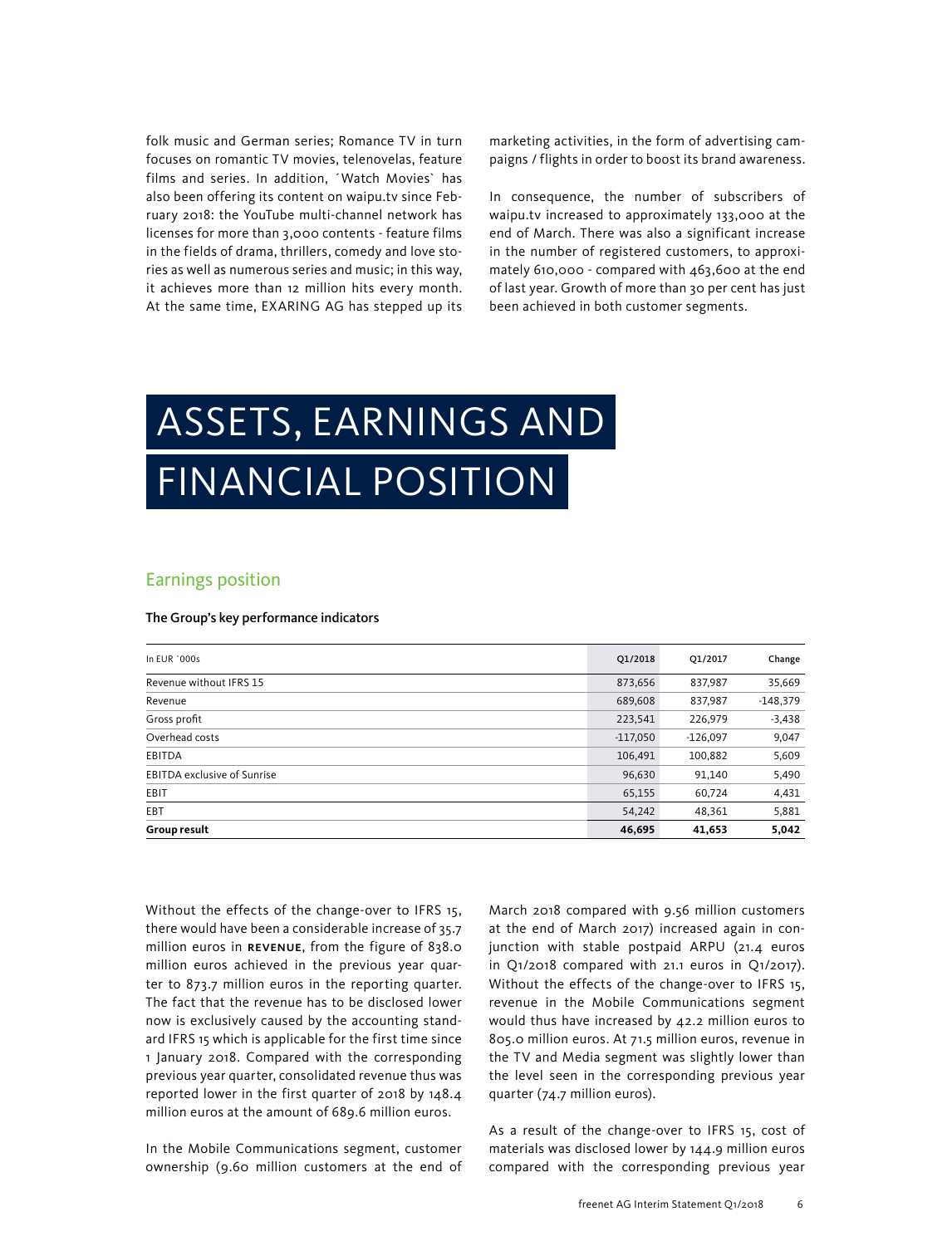quarter, at the amount of 466.1 million euros. Without the application of IFRS 15, the increase in cost of materials compared with the previous year quarter would have been similar to the increase in revenue adjusted by the IFRS 15 effects.

At 223.5 million euros, GROSS PROFIT has declined by 3.4 million euros compared with the figure reported for the previous year comparison quarter. The gross profit margin increased by 5.3 percentage points to 32.4 per cent - mainly as a result of IFRS 15.

Overhead expenses - the difference between gross profit and EBITDA - which include the items other operating income, other own work capitalised, personnel expenses, other operating expenses, and the share of results of associates accounted for using the equity method (only profit shares) declined by 9.0 million euros to 117.1 million euros compared with Q1/2017. This is due mainly to the increased marketing activities in the previous year quarter following the introduction of the antenna standard DVB-T2 HD. Within the overheads there was a shift between personnel expenses (reduction) and the other operating expenses (increase) relating to the outsourcing of customer service business processes to Capita Customer Services (Germany) GmbH which was completed in March 2017.

In the reporting quarter, EBITDA is stated as 106.5 million euros, representing an increase of 5.6 million euros compared with the figure reported for the previous year quarter. Without recognising the shares of profit of the participation in Sunrise of 9.9 million euros, EBITDA is reported as 96.6 million euros (Q1/2017: 91.1 million euros). In the first quarter of 2018, the Mobile Communications segment contributed 100.2 million euros to EBITDA (including 9.9 million euros relating to the participation in Sunrise; Q1/2017: 100.1 million euros, including 9.7 million euros relating to the participation in Sunrise); the TV and Media segment contributed 7.8 million euros (Q1/2017: 3.3 million euros) and the Other/Holding segment contributed -1.4 million euros (Q1/2017: -2.5 million euros).

Compared with the previous year quarter, DEPRECIAtion and impairments increased by 1.6 million euros to 36.6 million euros, mainly as a result of slightly higher depreciation on tangible assets in the TV and Media segment.

Net interest income, i.e. the difference between interest income and interest expenses, is disclosed as -10.9 million euros in the reporting quarter (Q1/2017: -12.4 million euros). This positive development in net interest income is mainly attributable to the syndicated amortising loan which was concluded in October 2017 and which has had a positive impact on interest expenses in conjunction with more favourable interest conditions, as well as the lower compounding of liabilities.

As a result of the effects explained above, the Group's result before taxes on income (EBT) amounted to 54.2 million euros, representing an increase of 5.9 million euros compared with the previous year.

Income tax expenses of 7.5 million euros were reported for the period under review (Q1/2017: 6.7 million euros). Current assets tax expenses of 9.2 million euros (Q1/2017: 5.3 million euros) and deferred tax income of 1.7 million euros (Q1/2017 deferred tax expenses: 1.4 million euros) were recognised. The deferred tax income is mainly attributable to temporary differences between figures shown for assets under IFRS and the corresponding figures shown under tax law.

As was the case in the corresponding period of the previous year, the GROUP RESULT reported in the first quarter of 2018 was exclusively attributable to continued operations, and amounted to a total of 46.7 million euros; compared with the figure of 41.7 million euros reported for the previous year comparison quarter, this represents an increase of 5.0 million euros.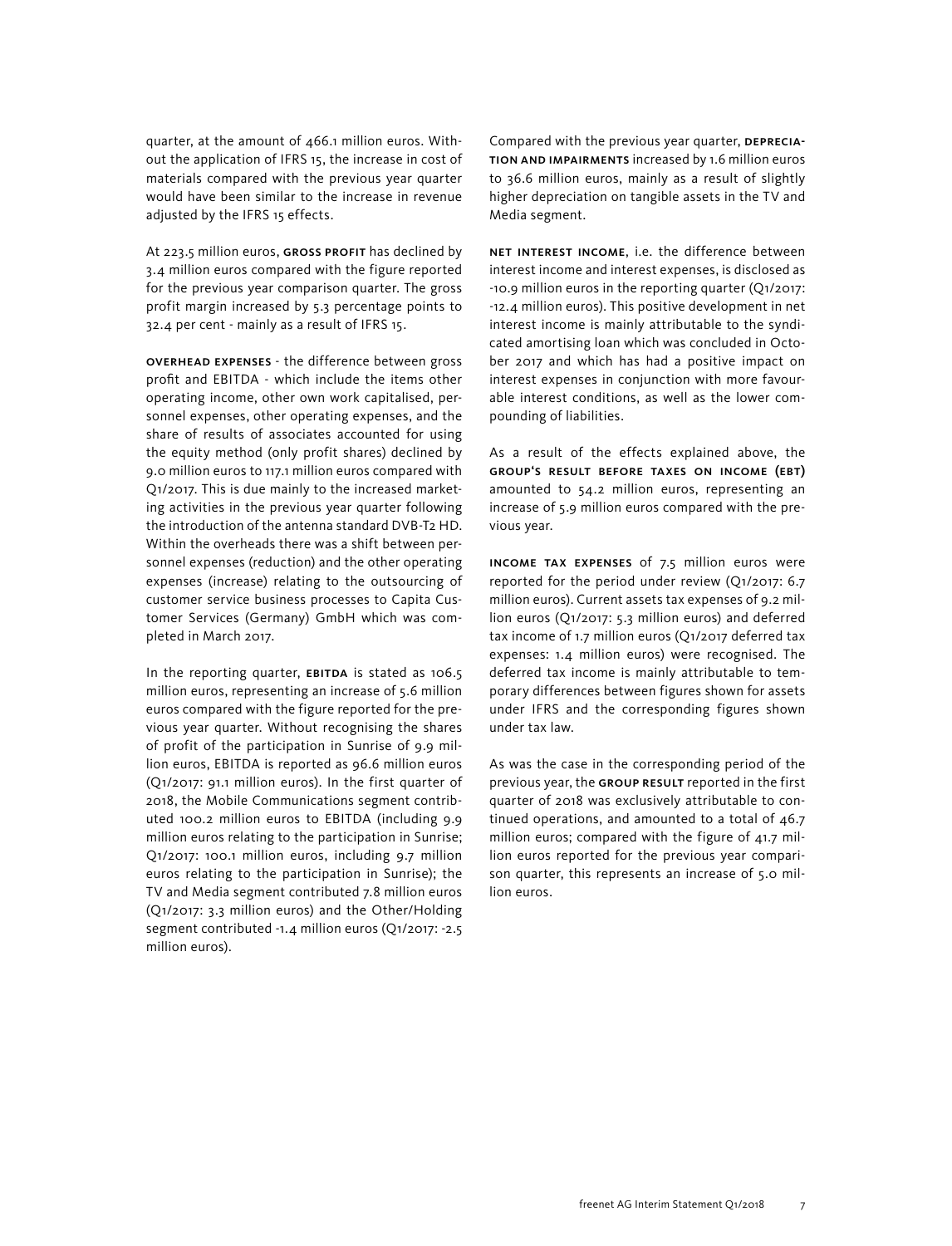#### Assets and financial position

#### Selected Group balance sheet figures

| Assets              |            |
|---------------------|------------|
| In EUR million      | 31.3.2018  |
| Non-current assets  | 3,790.3    |
| Current assets      | 875.4      |
| <b>Total assets</b> | 4,665.7    |
|                     |            |
| In EUR million      | 31.12.2017 |
| Non-current assets  | 3,440.3    |
| Current assets      | 873.9      |
| <b>Total assets</b> | 4,314.1    |

#### **Shareholders' equity and liabilities**

| <b>Total equity and liabilities</b> | 4.314.1    |
|-------------------------------------|------------|
| Non-current and current liabilities | 2,851.2    |
| Shareholders' equity                | 1.462.9    |
| In EUR million                      | 31.12.2017 |
| Total equity and liabilities        | 4,665.7    |
| Non-current and current liabilities | 3,192.1    |
| Shareholders' equity                | 1,473.6    |
| In FUR million                      | 31.3.2018  |

The **BALANCE SHEET TOTAL** as of 31 March 2018 amounted to 4,665.7 million euros, and thus increased by 351.6 million euros (8.1 per cent) compared with 31 December 2017 (4,314.1 million euros).

The considerable increase in various items within non-current and current assets is mainly attributable to the process of changing over to the new accounting standards IFRS 15 and IFRS 9 at the beginning of the financial year 2018. In consequence, the costs of signing up customers have for the first time been shown under the item "Contract acquisition costs", and are shown in the amount of 284.0 million euros as of the end of March 2018. In addition, the development in other financial assets to 288.9 million euros (31 December 2017: 22.2 million euros), in trade accounts receivable to 261.6 million euros (31 December 2017: 532.8 million euros) and in deferred tax receivables to 173.4 million euros (31 December 2017: 153.5 million euros) is mainly attributable to the change-over effects relating to IFRS 15 as well as IFRS 9.

The increase of 38.1 million euros in liquid assets to 360.9 million euros is mainly due to the generated free cash flow of 54.8 million euros less the cash outflows from financing activities in the amount of 16.5 million euros.

The main items on the LIABILITIES SIDE OF THE balance sheet are shareholders' equity of 1,473.6 million euros (31 December 2017: 1,462.9 million euros) and the financial debt of 1,672.7 million euros (31 December 2017: 1,673.1 million euros).

The **EQUITY RATIO** declined from 33.9 per cent at the end of December 2017 to 31.6 per cent at the end of March 2018, mainly as a result of the change-over to IFRS 15 and IFRS 9. NET FINANCIAL DEBT increased to 596.7 million euros as of 31 March 2018 (31 December 2017: 510.0 million euros). The increase in net financial debt is mainly attributable to the decline in the share price of Sunrise (31 March 2018: 64.70 euros, 31 December 2017: 76.04 euros). The debt ratio has accordingly increased from 0.9 as of the end of December 2017 to 1.1 as of the end of March 2018. In this context, please refer to the statements in the chapter "Financial management".

The increase of 432.7 million euros in other payables to 514.6 million euros, and the increase of 31.0 million euros in other financial trade accounts to 412.4 million euros, is mainly attributable to the additional initial of IFRS 15. The decline of 116.0 million euros in trade accounts payable to 401.2 million euros is also mainly due to the new accounting procedure.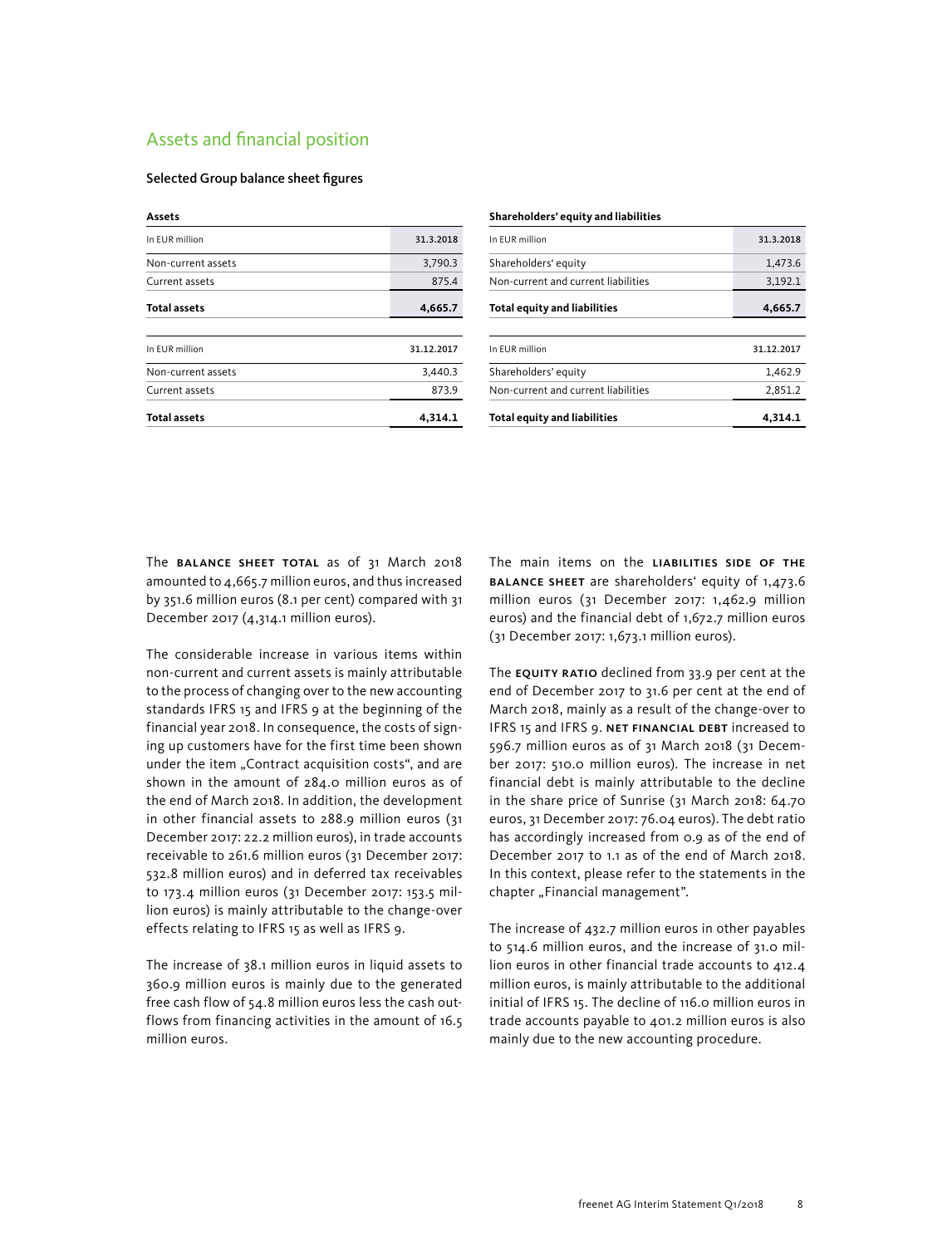#### Cash flow

#### The Group's key cash flow indicators

| In EUR million                      | Q1/2018 | Q1/2017 | Change  |
|-------------------------------------|---------|---------|---------|
| Cash flow from operating activities | 65.8    | 78.3    | $-12.6$ |
| Cash flow from investing activities | $-11.2$ | $-21.5$ | 10.3    |
| Cash flow from financing activities | $-16.5$ | $-18.7$ | 2.2     |
| Change in cash and cash equivalents | 38.1    | 38.2    | $-0.1$  |
| Free cash flow                      | 54.8    | 56.4    | -1.6    |

With respect to the comparison period, the CASH flow from operating activities declined by 12.6 million euros to 65.8 million euros. With the increase of 5.5 million euros in EBITDA exclusive of Sunrise, the increase of 15.7 million euros in net working capital compared with the previous year quarter has the effect of reducing cash flow from operating activities. In addition, the tax payments made in the reporting quarter (8.0 million euros) were also higher than the corresponding figure for the comparison quarter in 2017 (0.6 million euros).

Cash flow from investing activities amounted to -11.2 million euros in Q1/2018, compared with -21.5 million euros in the previous year quarter. The change is primarily attributable to the outflows of cash for investing activities recorded in the previous year following the change-over to the antenna standard DVB-T2 HD in March 2017.

The cash-effective investments were financed in full out of the Company's own resources.

In the reporting quarter, CASH FLOW FROM FINANCING activities improved to -16.5 million euros compared with -18.7 million euros in the previous year. In the first quarter of 2018, the interest payments declined by 1.5 million euros to 11.1 million euros, mainly as a result of improved interest rate conditions. There were also repayments of 5.4 million euros relating to a framework rental agreement of the Media Broadcast Group classified as the finance lease.

As a result of the effects described above, a free cash flow of 54.8 million euros was generated in the first quarter of 2018 – representing a decline of 1.6 million euros compared with the corresponding previous year quarter (56.4 million euros).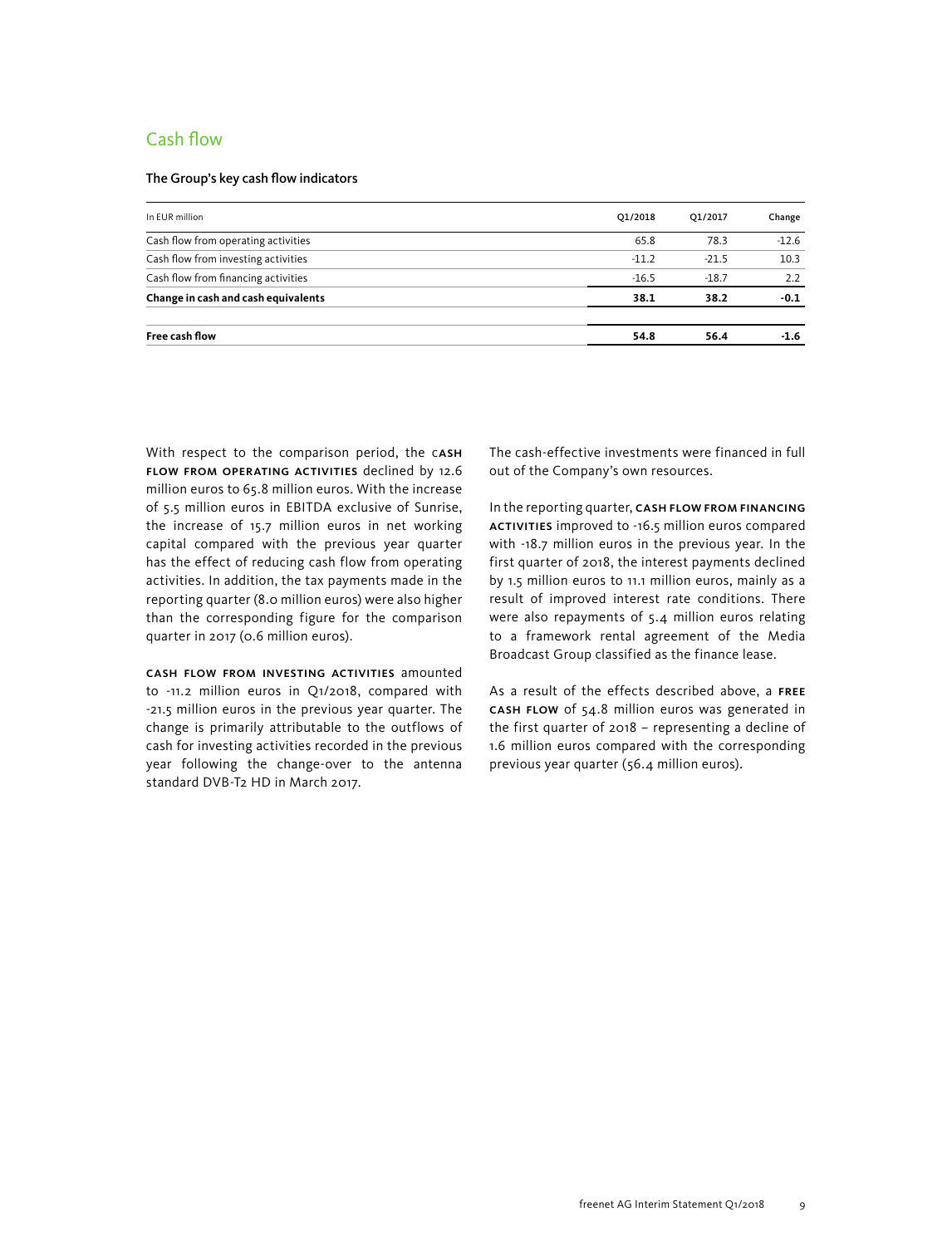## FINANCIAL MANAGEMENT

Strategic corporate management is underpinned by a focused financial management, with the capital structure and liquidity development as performance indicators. The strategy is implemented by means of a comprehensive treasury management based on established controlling structures.

The capital structure is managed primarily through financial KPIs consisting of debt ratio, interest cover and the equity ratio.

The following overview shows the key indicators of financial management with their current figures compared with the previous year. For all periodic figures such as EBITDA and net interest income, the relevant period is the previous 12 months (i.e. April 2017 to March 2018 and April 2016 to March 2017).

#### Key figures of financial management

|                      | Q1/2017 | 2017 | Q1/2018 | Target                   |
|----------------------|---------|------|---------|--------------------------|
| Debt ratio           | 1.3     | 0.9  | 1.1     | $1.0 - 2.5$              |
| Pro forma debt ratio | 3.1     |      | 2.4     | $\overline{\phantom{a}}$ |
| Interest Cover       | 8.2     | 10.8 | 11.2    | > 5                      |
| Equity ratio in %    | 33.9    | 33.9 | 31.6    | 50ء                      |

The debt ratio amounted to 1.1 as of 31 March 2018 and, as was also the case as of 31 March 2017, was within the strategic range of 1.0 to 2.5. The debt primarily comprises borrowers' note loans with a total nominal value of 1,064.5 million euros which fall due upon final maturity between 2018 and 2026 as well as the syndicated amortising loan with a nominal value of 610.0 million euros which was concluded in October 2017.

The pro-forma debt ratio is stated as 2.4, due to the acquisitions and equity participations which were concluded in 2016.

The interest cover of 11.2 is higher compared with the corresponding previous-year quarter (8.2), and is thus still higher than the defined lower limit of 5.0.

As of 31 March 2018, the equity ratio was below the target of 50 per cent; this is connected with the refinancing in the previous years.

The Executive Board remains committed to its financial strategy and thus also the objectives.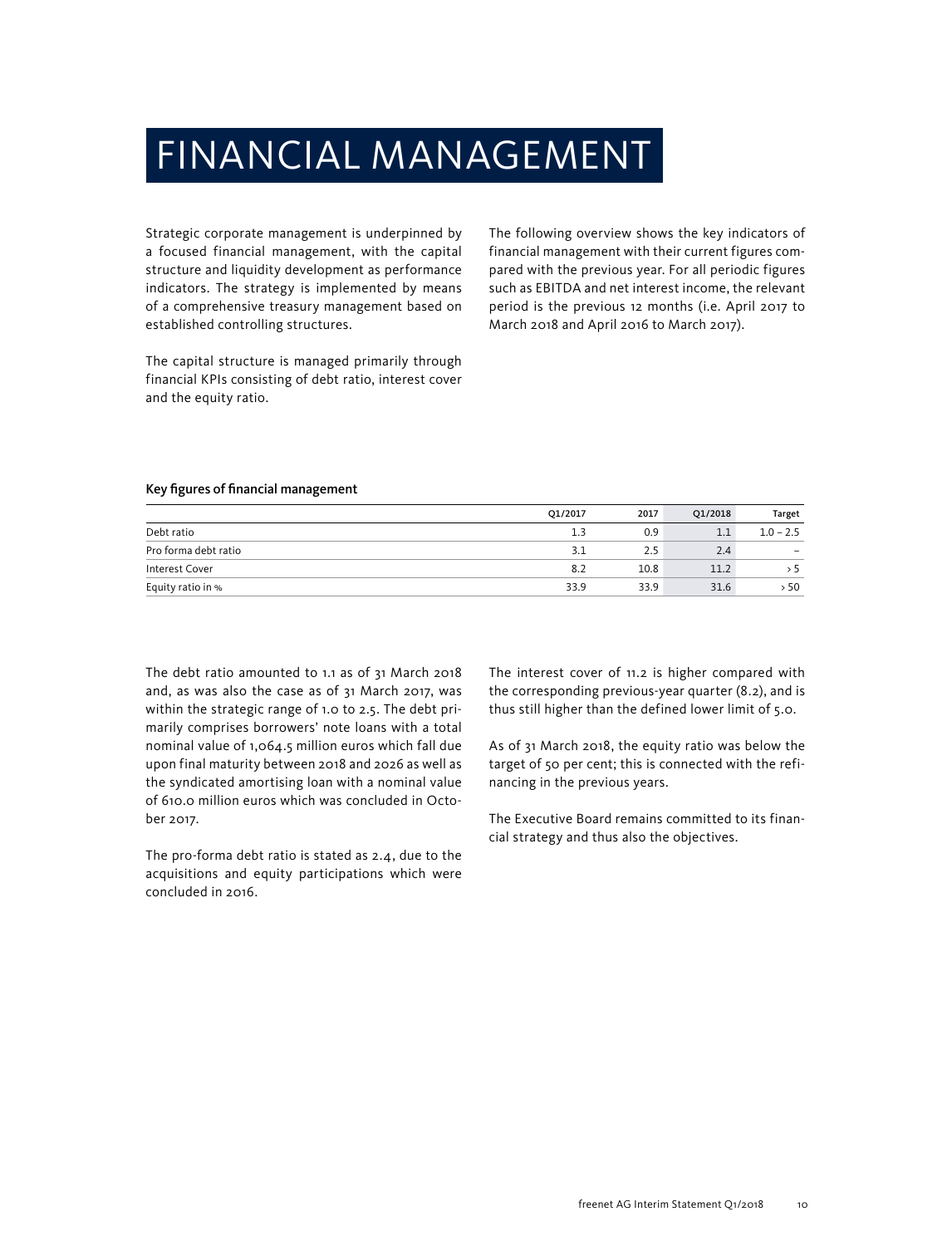## REPORT OF SUBSEQUENT EVENTS

No further reportable events of major significance have occurred after the reference date.

## OPPORTUNITIES AND RISK REPORT

Compared with the opportunities and risks described in detail in the "Opportunities and risks report" of our 2017 annual report, there have been no significant changes in the first quarter 2018. The 2017 annual report is available online at http://www.freenet-group.de/investor/publications.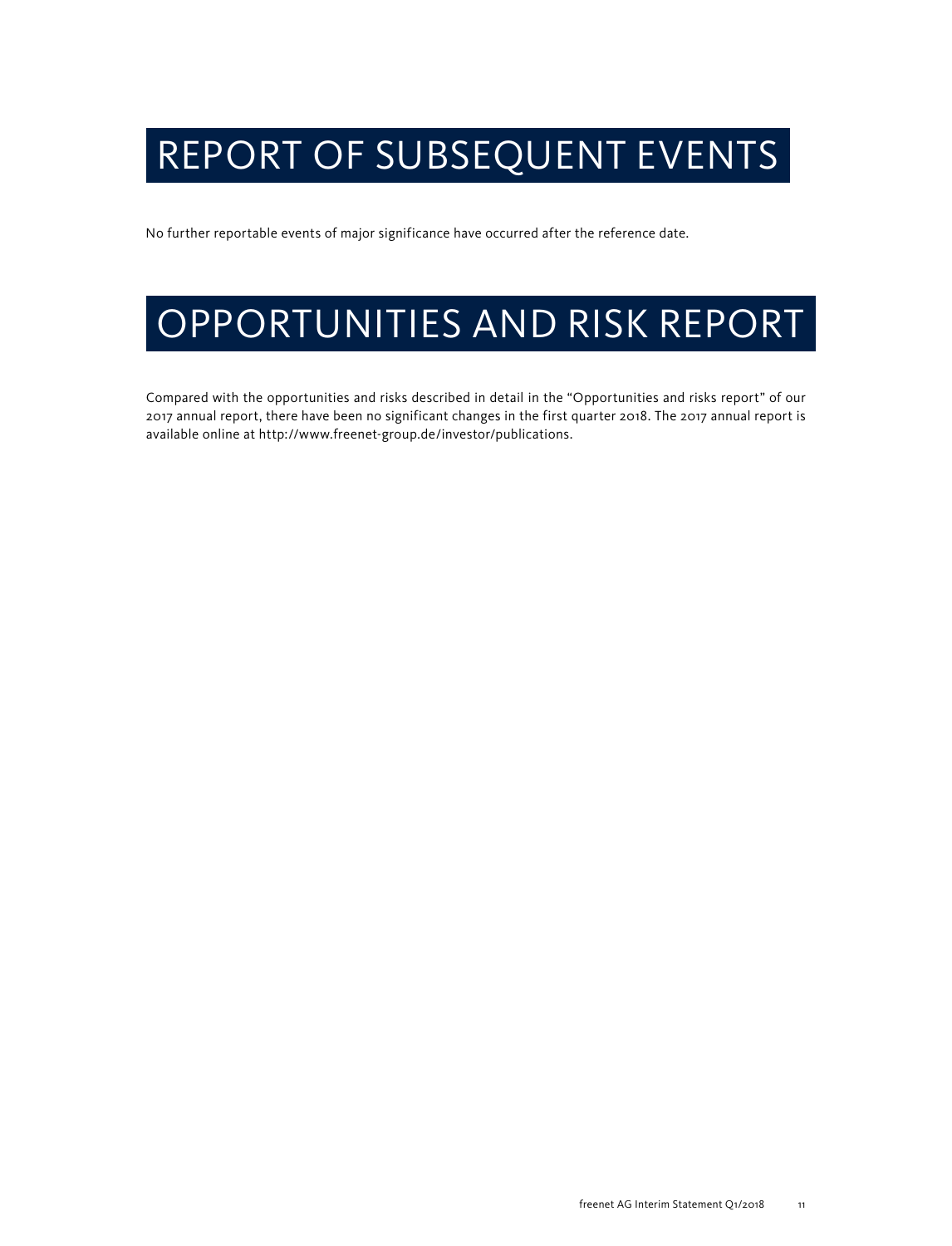

#### Development of the key performance indicators

| In EUR million / as indicated                              | <b>Forecast for financial</b><br>year 2017 | 2017    | $1.1 - 31.3.2018$ | Change over previous<br>year quarter in % | Forecast for<br>financial year 2018 |
|------------------------------------------------------------|--------------------------------------------|---------|-------------------|-------------------------------------------|-------------------------------------|
| <b>Financial performance indicators</b>                    |                                            |         |                   |                                           |                                     |
| $Re$ venue $1$                                             | moderate increase                          | 3.507.3 | 873.7             | 4.3                                       | stable                              |
| <b>EBITDA</b> exclusive of Sunrise                         | slightly above 410                         | 408.0   | 96.6              | 6.0                                       | 410-430                             |
| Free cash flow exclusive of Sunrise                        | around 310                                 | 308.4   | 54.8              | $-2.8$                                    | 290-310                             |
| Postpaid ARPU (in EUR)                                     | stable                                     | 21.4    | 21.4              | 0.0                                       | stable                              |
| freenet TV-ARPU (in EUR)                                   | around 4.5                                 | 4.3     | 4.6               | n/a                                       | around 4.5                          |
| Non-financial performance indicators                       |                                            |         |                   |                                           |                                     |
| Customer Ownership (in million)                            | slight increase                            | 9.59    | 9.60              | 0.4                                       | stable                              |
| freenet TV subscribers (in million)                        | > 0.80                                     | 0.98    | 1.02              | n/a                                       | >1.20                               |
| waipu.tv registered customers<br>(in million) <sup>2</sup> | > 0.50                                     | 0.46    | 0.61              | >100.0                                    | significant<br>increase             |
| waipu.tv subscribers (in million)                          | > 0.10                                     | 0.10    | 0.13              | >100.0                                    | > 0.25                              |

1 Excluding the effects of the first-time application of IFRS 15 in 2018.

2 Exlusive of pre-registered users (Q1/2018: about 71,000, Q4/2017: about 76,000).

In order to measure the short-, medium- and longterm success of our strategic alignment and its operational implementation, the freenet Group currently uses financial as well as non-financial performance indicators: The financial performance indicator free cash flow is not used for management purposes at the segment level; it is used exclusively at the group level. Postpaid ARPU is used as a performance indicator only in the Mobile Communications segment, and freenet TV ARPU is used as a performance indicator only in the TV and Media segment.

For 2018, the freenet Group expects fundamentally stable revenues. As a result of the accounting standard IFRS 15 which has to be applied for the first time starting 1 January, the figure reported for revenue will in future be much lower, essentially as a result of network operator commissions which are received being reported as a reduction in cost of materials, instead of, being shown in revenue as has been the case previously. Please refer to note 1.1., Business activity and accounting standards, of the notes to the consolidated financial statements. The change-over to IFRS 15 is based on a steady business structure and is expected to result in revenue declining by approximately 700 million euros in 2018.

On the basis of these positive results and the expected sector developments, the company's aim for the financial year 2018 is to achieve stable revenue as well as slightly higher EBITDA exclusive of Sunrise of 410 to 430 million euros.

At the segment level, the executive board is predicting stable revenue and stable EBITDA for 2018 in the Mobile Communications segment compared with the previous year. Only the changeover to IFRS 15 is expected to result in a lower disclosure of revenues of around 700 million euros based on a steady business structure. The targets for the development of the performance indicators postpaid ARPU and customer ownership in the next year are stated as follows: The company continues to expect that postpaid ARPU will stabilise at the level of the previous year and also stable figures for customer ownership compared with the financial year 2017. However, this is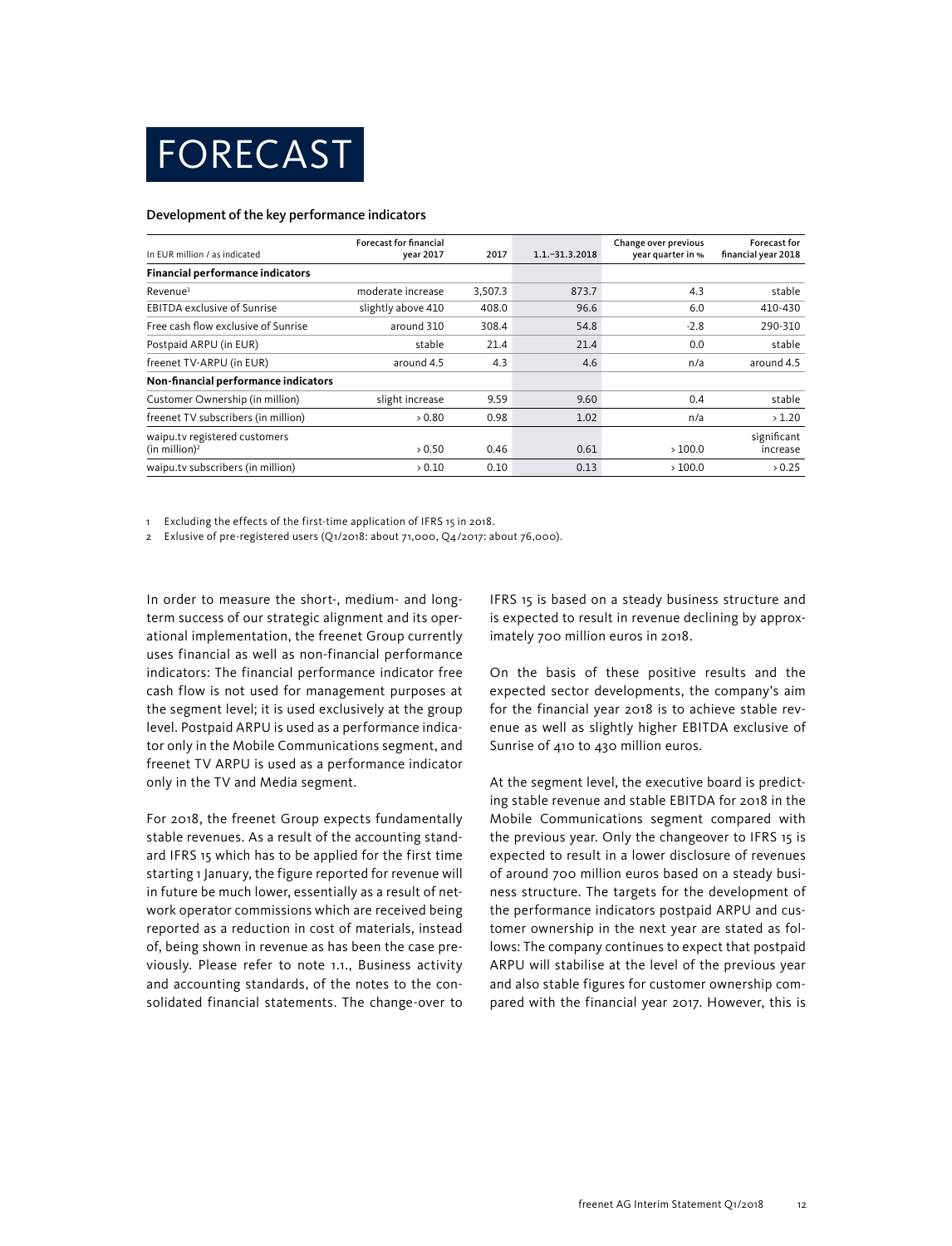expected to increase the particularly valuable Postpaid-customer-base. The freenet Group meets the challenges in the mobile communications market by means of greater marketing of data tariffs and current devices such as smartphones and tablets.

For the TV and Media segment, the company expects to report stable revenue and significant higher EBITDA for 2018 compared with the previous year. With regard to the DVB-T2 HD product freenet TV, the company expects to be able to report more than 1.2 million subscribers at the end of 2018. In the opinion of the Executive Board, freenet TV ARPU will be approximately 4.5 euros in the financial year 2018, roughly in line with the corresponding previous-year figure. With regard to the IPTV offering waipu.tv, the company is predicting an increase in the number of customers in 2018: Management expects to see more than 250,000 subscribers and a significant increase in registered customers.

For the financial year 2018, the company aims to achieve a group-wide free cash flow exclusive of Sunrise of 290 to 310 million euros.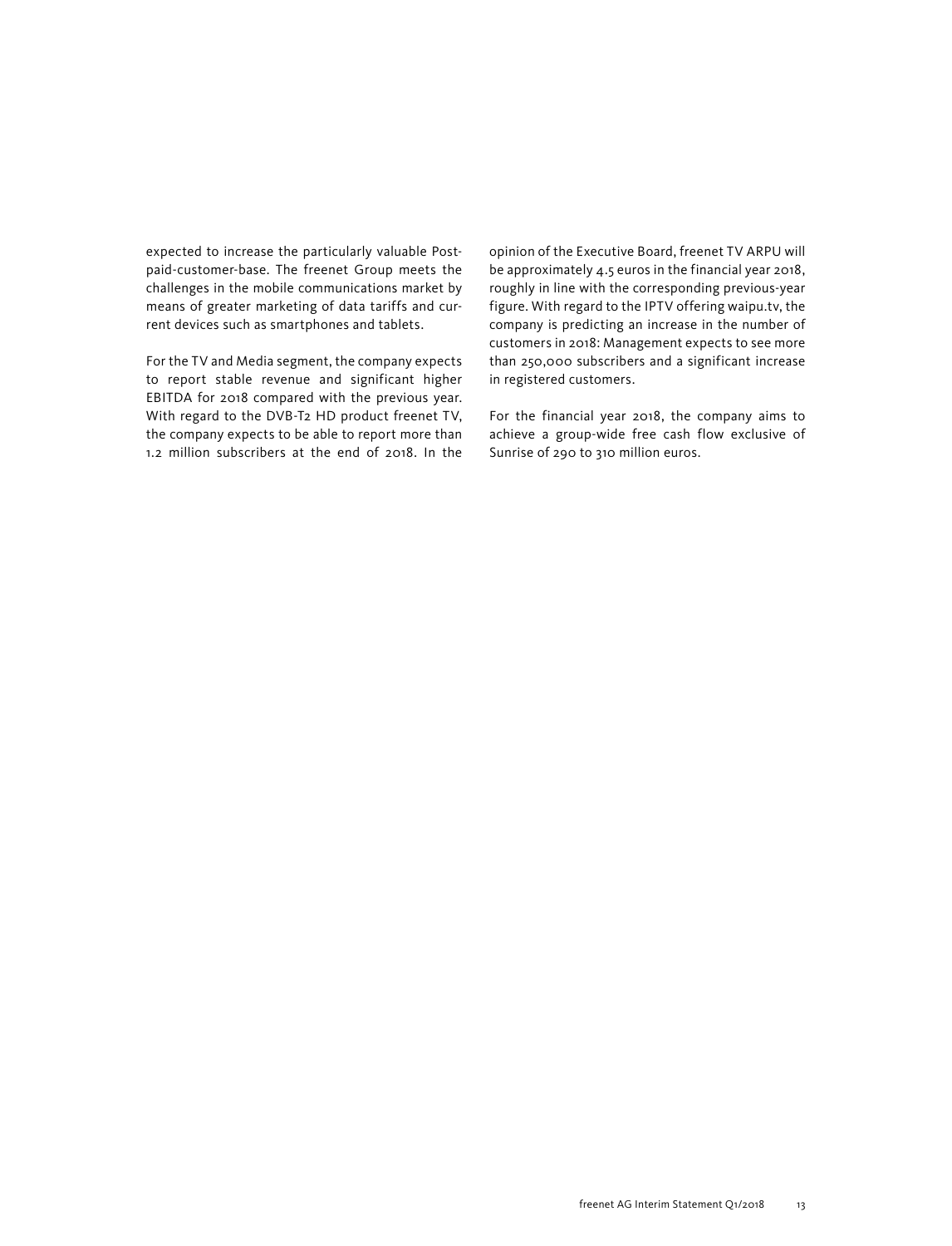# SELECTED FINANCIAL

## INFORMATION

## Consolidated income statement for the period from 1 January to 31 March 2018

| In EUR `000s/as indicated                                            | Q1/2018                | Q1/2017                |
|----------------------------------------------------------------------|------------------------|------------------------|
|                                                                      | 1.1.2018-<br>31.3.2018 | 1.1.2017-<br>31.3.2017 |
| Revenue                                                              | 689,608                | 837,987                |
| Other operating income                                               | 12,682                 | 14,334                 |
| Other own work capitalised                                           | 3,659                  | 4,436                  |
| Cost of material                                                     | $-466,067$             | $-611,008$             |
| Personnel expenses                                                   | $-54,867$              | $-59,683$              |
| Depreciation and amortisation                                        | $-36,572$              | $-34,976$              |
| Other operating expenses                                             | $-88,196$              | $-94,926$              |
| Thereof result from the allowance of financial assets                | $-14,471$              | $-12,937$              |
| Thereof exclusive the result from the allowance of financial assets  | $-73,725$              | $-81,989$              |
| <b>Operating result</b>                                              | 60,247                 | 56,164                 |
|                                                                      |                        |                        |
| Share of results of associates accounted for using the equity method | 4,908                  | 4,560                  |
| Thereof profit share                                                 | 9,672                  | 9,742                  |
| Thereof subsequent recognition from purchase price allocation        | $-4,764$               | $-5,182$               |
| Interest receivable and similar income                               | 6                      | 165                    |
| Interest payable and similar expenses                                | $-10,919$              | $-12,528$              |
| Result before taxes on income                                        | 54,242                 | 48,361                 |
| Taxes on income                                                      | $-7,547$               | $-6,708$               |
| Group result                                                         | 46,695                 | 41,653                 |
| Group result attributable to shareholders of freenet AG              | 49,959                 | 45,234                 |
| Group result attributable to non-controlling interest                | $-3,264$               | $-3,581$               |
| Earnings per share in EUR (undiluted)                                | 0.39                   | 0.35                   |
| Earnings per share in EUR (diluted)                                  | 0.39                   | 0.35                   |
| Weighted average of shares outstanding in thousand (undiluted)       | 128,011                | 128,011                |
| Weighted average of shares outstanding in thousand (diluted)         | 128,011                | 128,011                |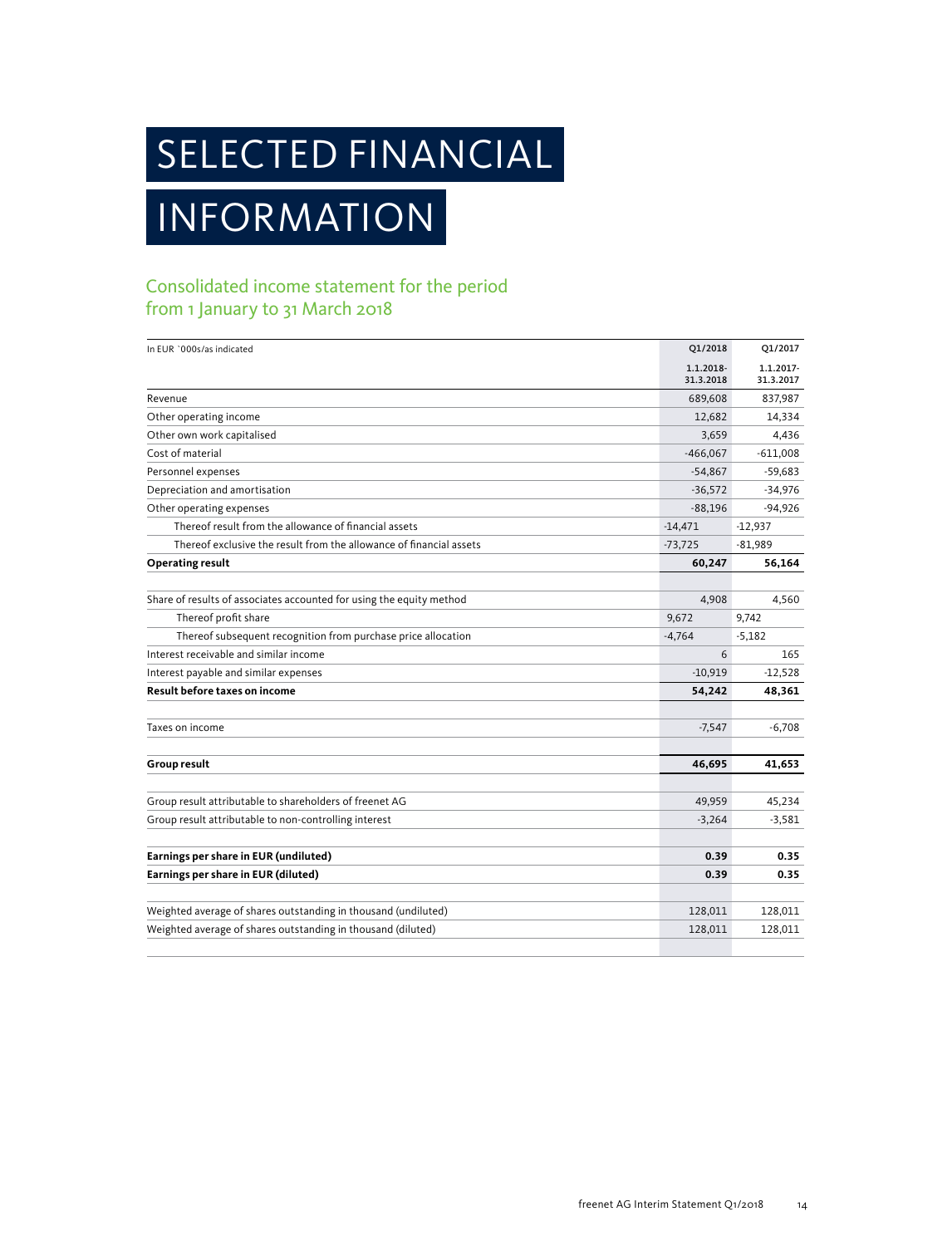## Consolidated balance sheet as of 31 March 2018

#### Assets

| In EUR '000s                                                    | 31.3.2018 | 31.12.2017 |
|-----------------------------------------------------------------|-----------|------------|
| Non-current assets                                              |           |            |
| Intangible assets                                               | 552,455   | 563,507    |
| Goodwill                                                        | 1,379,919 | 1,379,919  |
| Property, plant and equipment                                   | 421,847   | 435,818    |
| Investments in associates accounted for using the equity method | 821,252   | 810,984    |
| Deferred income tax assets                                      | 173,439   | 153,508    |
| Trade accounts receivable                                       | 44,568    | 79,081     |
| Other receivables and other assets                              | 15,383    | 9,500      |
| Other financial assets                                          | 97,408    | 7,945      |
| Contract acquisition costs                                      | 283.985   | $\Omega$   |
|                                                                 | 3,790,256 | 3,440,262  |
| <b>Current assets</b>                                           |           |            |
| Inventories                                                     | 94,489    | 76,310     |
| Current income tax assets                                       | 2,085     | 2,205      |
| Trade accounts receivable                                       | 217,002   | 453,700    |
| Other receivables and other assets                              | 9,393     | 4,572      |
| Other financial trade accounts                                  | 191,537   | 14,258     |
| Cash and cash equivalents                                       | 360,918   | 322,816    |
|                                                                 | 875,424   | 873,861    |
|                                                                 | 4,665,680 | 4,314,123  |

### Shareholders` equity

| In EUR `000s                                                    | 31.3.2018 | 31.12.2017  |
|-----------------------------------------------------------------|-----------|-------------|
| Shareholders' equity                                            |           |             |
| Share capital                                                   | 128,061   | 128,061     |
| Capital reserve                                                 | 737,536   | 737,536     |
| Cumulative other comprehensive income                           | $-13,198$ | $-20,256$   |
| Retained earnings                                               | 593,344   | 586,433     |
| Capital and reserves attributable to shareholders of freenet AG | 1,445,743 | 1.431,774   |
| Capital and reserves attributable to non-controlling interest   | 27,863    | 31,127      |
|                                                                 | 1,473,606 | 1.462,901   |
| <b>Non-current liabilities</b>                                  |           |             |
| Other payables                                                  | 103,391   | $\mathbf 0$ |
| Other financial trade accounts                                  | 354,953   | 332,218     |
| <b>Borrowings</b>                                               | 1,667,307 | 1,666,001   |
| Pension provisions                                              | 85,793    | 87,909      |
| Other provisions                                                | 26,836    | 26,794      |
|                                                                 | 2,238,280 | 2,112,922   |
| <b>Current liabilities</b>                                      |           |             |
| Trade accounts payable                                          | 401,239   | 517,276     |
| Other payables                                                  | 411,180   | 81,842      |
| Other financial trade accounts                                  | 57,405    | 49,121      |
| Current income tax liabilities                                  | 35,185    | 33,806      |
| Borrowings                                                      | 5,369     | 7,145       |
| Other provisions                                                | 43,416    | 49,110      |
|                                                                 | 953,794   | 738,300     |
|                                                                 | 4,665,680 | 4,314,123   |
|                                                                 |           |             |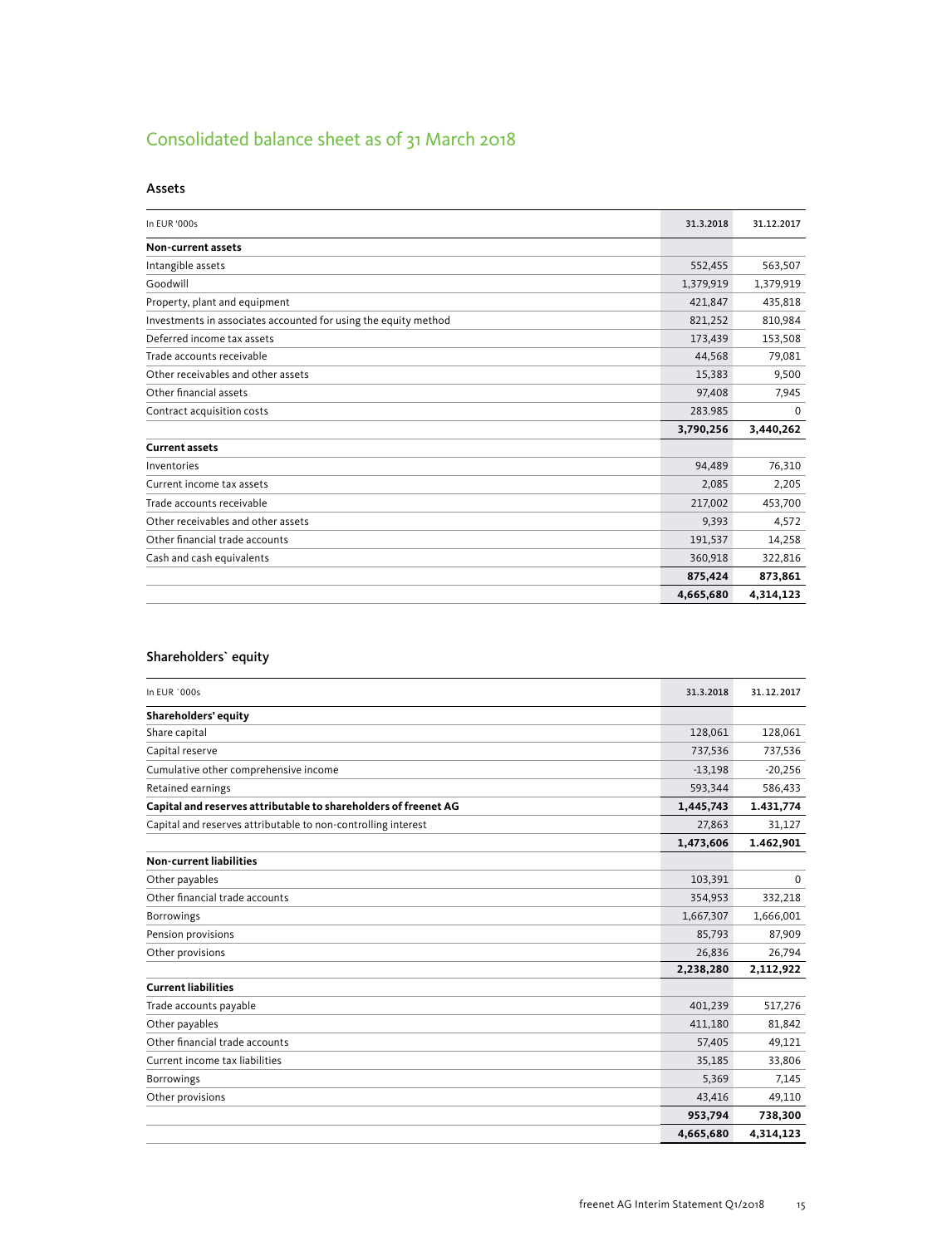## Consolidated statement of cash flows for the period from 1 January to 31 March 2018

|                                                                                      | Q1/2018        | Q1/2017        |
|--------------------------------------------------------------------------------------|----------------|----------------|
|                                                                                      | 1.1.2018-      | 1.1.2017-      |
| In EUR `000s                                                                         | 31.3.2018      | 31.3.2017      |
| <b>Result before interest and taxes (EBIT)</b>                                       | 65,155         | 60,724         |
| Adjustments                                                                          |                |                |
| Depreciation and impairment on items of fixed assets                                 | 36,572         | 34,976         |
| Share of results of associates accounted for using the equity method                 | $-4,908$       | -4,560         |
| Gains/Losses on the disposal of fixed assets                                         | $-698$         | 88             |
| Increase in networking capital not attributable to investing or financing activities | $-27,949$      | $-12.288$      |
| Activation of contract acquisition costs                                             | $-72,676$      | $\mathbf 0$    |
| Amortisation of contract acquisition costs                                           | 78,280         | $\Omega$       |
| Tax payments                                                                         | $-8,002$       | $-614$         |
| Cash flow from operating activities                                                  | 65,774         | 78,326         |
| Investments in property, plant and equipment and intangible assets                   | $-11,905$      | $-21,947$      |
| Proceeds from the disposal of property, plant and equipment and intangible assets    | 920            | $\overline{2}$ |
| Payments in shareholders' equity, accounted for using the equity method              | $\overline{0}$ | $-100$         |
| Investments in other financial assets                                                | $-200$         | $\Omega$       |
| Interest received                                                                    | 3              | 594            |
| Cash flow from investing activities                                                  | $-11,182$      | $-21,451$      |
| Cash repayments of borrowings                                                        | $\Omega$       | $-37$          |
| Cash repayments from liabilities from finance lease                                  | $-5,438$       | $-6,094$       |
| Interest paid                                                                        | $-11,052$      | $-12,532$      |
| Cash flow from financing activities                                                  | $-16,490$      | $-18,663$      |
| Cash-effective change in cash and cash equivalents                                   | 38,102         | 38,212         |
|                                                                                      |                |                |
| Cash and cash equivalents at the beginning of the period                             | 322,816        | 318,186        |
| Cash and cash equivalents at the end of the period                                   | 360,918        | 356,398        |
| Composition of cash and cash equivalents<br>In EUR `000s                             | 31.3.2018      | 31.3.2017      |
| Cash and cash equivalents                                                            | 360,918        | 356,398        |
|                                                                                      | 360,918        | 356,398        |
|                                                                                      |                |                |
| Composition of free cash flow <sup>1</sup><br>In EUR `000s                           | 31.3.2018      | 31.3.2017      |
| Cash flow from operating activities                                                  | 65,774         | 78,326         |
| Investments in property, plant and equipment and intangible assets                   | $-11,905$      | $-21,947$      |

Proceeds from the disposal of property, plant and equipment and intangible assets 920 920 2 **Free cash flow (FCF) 54,789 56,381**

1 Free cash flow is a non-GAAP parameter.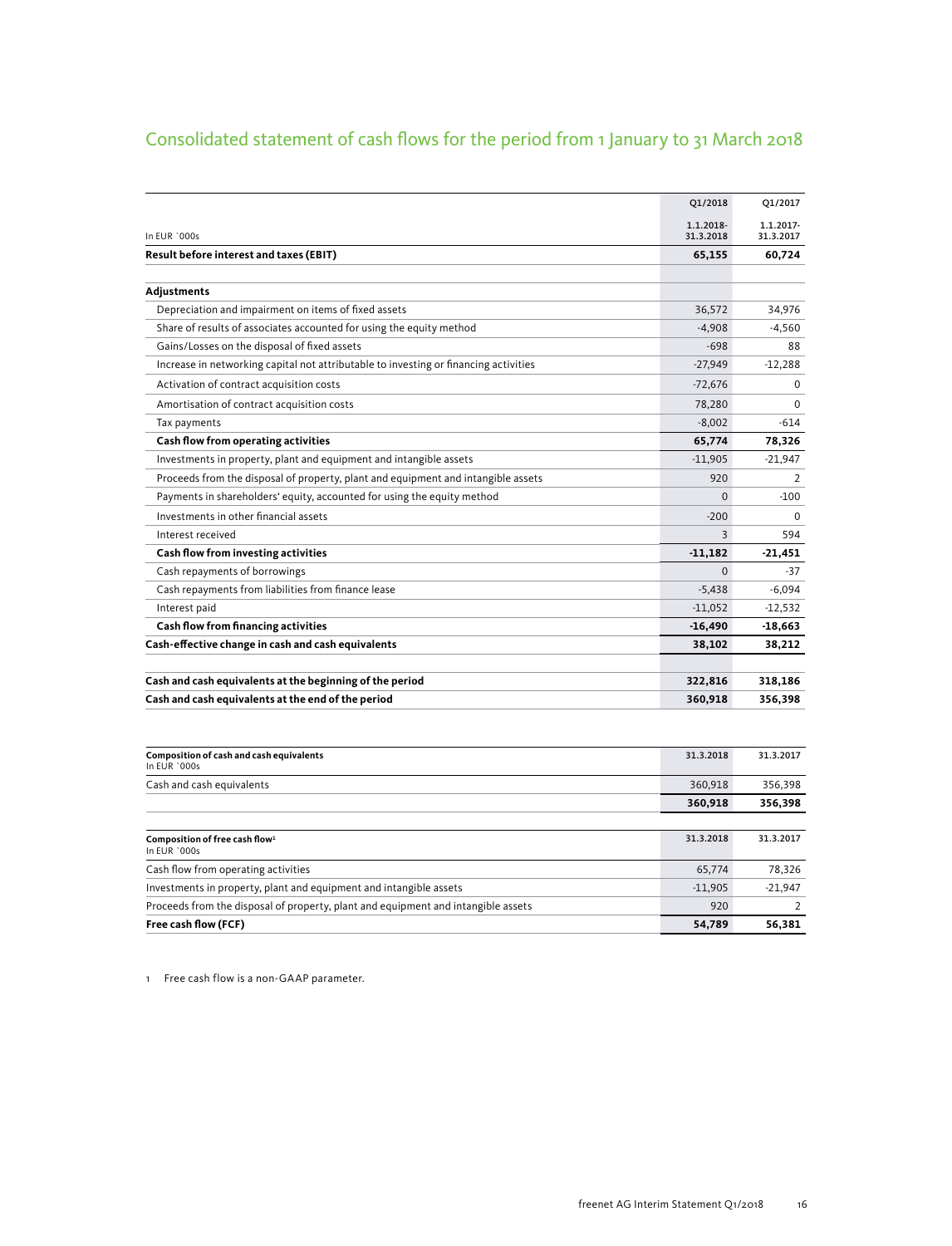## Segment report for the period from 1 January to 31 March 2018

| In EUR `000s                                                                    | Mobile<br>Communications | <b>TV and Media</b> | Other/Holding | <b>Elimination of inter-</b><br>segment<br>revenue and cost | Total        |
|---------------------------------------------------------------------------------|--------------------------|---------------------|---------------|-------------------------------------------------------------|--------------|
| Third-party revenue                                                             | 607,177                  | 69,731              | 12,700        | $\Omega$                                                    | 689,608      |
| Intersegment revenue                                                            | 13,787                   | 1,746               | 3,926         | $-19,459$                                                   | $\Omega$     |
| Total revenue                                                                   | 620,964                  | 71,477              | 16,626        | $-19,459$                                                   | 689,608      |
| Cost of materials, third party                                                  | -436,690                 | $-25,404$           | $-3,973$      | $\mathbf{0}$                                                | $-466,067$   |
| Intersegment cost of materials                                                  | $-5,254$                 | $-8,646$            | $-1,246$      | 15,146                                                      | $\mathbf{0}$ |
| Total cost of materials                                                         | $-441,944$               | $-34,050$           | $-5,219$      | 15,146                                                      | $-466,067$   |
| Segment gross profit                                                            | 179,020                  | 37,427              | 11,407        | $-4,313$                                                    | 223,541      |
| Other operating income                                                          | 10,986                   | 1,015               | 1,399         | $-718$                                                      | 12,682       |
| Other own work capitalised                                                      | 2,175                    | 937                 | 547           | $\Omega$                                                    | 3,659        |
| Personnel expenses                                                              | $-30,129$                | $-16,540$           | $-8,198$      | $\Omega$                                                    | $-54,867$    |
| Other operating expenses                                                        | $-71,730$                | $-15,086$           | $-6,411$      | 5,031                                                       | $-88,196$    |
| Thereof result from the allowance of<br>financial assets                        | $-14,297$                | $-100$              | $-74$         | $\mathbf{0}$                                                | $-14,471$    |
| Thereof exclusive the result from the<br>allowance of financial assets          | $-57,433$                | $-14,986$           | $-6,337$      | 5,031                                                       | $-73,725$    |
| Profit share of results of associates accounted<br>for using the equity method  | 9.861                    | $\mathbf{0}$        | $-189$        | $\mathbf{0}$                                                | 9.672        |
| <b>Segment EBITDA</b>                                                           | 100,183                  | 7.753               | $-1.445$      | $\mathbf 0$                                                 | 106,491      |
| Depreciation and impairment write -downs                                        |                          |                     |               |                                                             | $-36,572$    |
| Subsequent accounting for associates accoun-<br>ted for using the equity method |                          |                     |               |                                                             | $-4,764$     |
| <b>EBIT</b>                                                                     |                          |                     |               |                                                             | 65,155       |
| Group financial result                                                          |                          |                     |               |                                                             | $-10,913$    |
| Taxes on income                                                                 |                          |                     |               |                                                             | $-7,547$     |
| Group result                                                                    |                          |                     |               |                                                             | 46,695       |
| Group result attributable to shareholders of<br>freenet AG                      |                          |                     |               |                                                             | 49,959       |
| Group result attributable to non-controlling<br>interest                        |                          |                     |               |                                                             | $-3,264$     |
| Cash-effective net investments                                                  | 3,300                    | 6,787               | 898           |                                                             | 10,985       |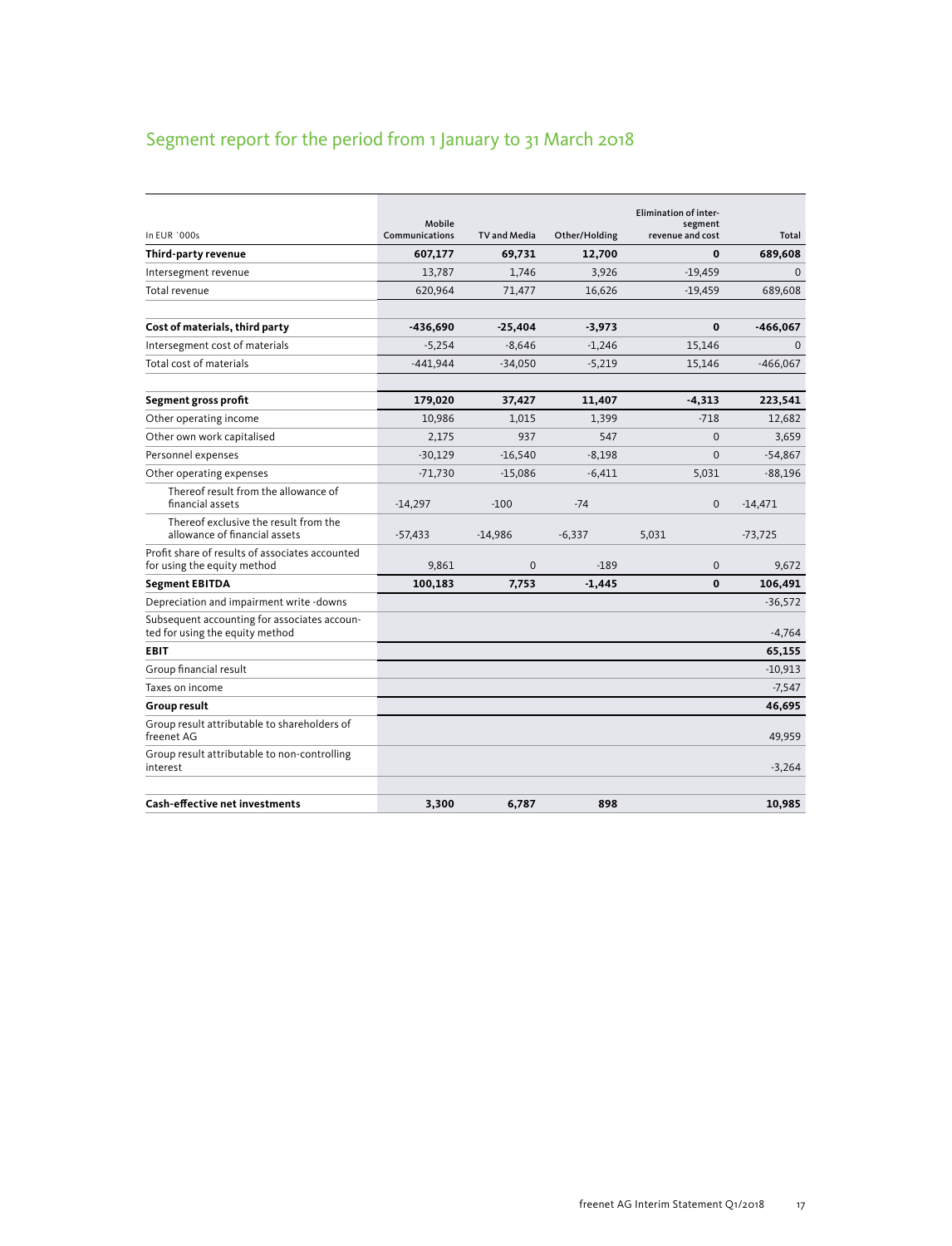## Segment report for the period from 1 January to 31 March 2017

| In FUR `000s                                                                  | Mobile<br>Communications | TV and Media | Other/Holding | <b>Elimination of</b><br>intersegment<br>revenue and costs | Total      |
|-------------------------------------------------------------------------------|--------------------------|--------------|---------------|------------------------------------------------------------|------------|
| Third-party revenue                                                           | 748.676                  | 74.698       | 14,613        | 0                                                          | 837,987    |
| Intersegment revenue                                                          | 14,158                   | 17           | 4,304         | $-18,479$                                                  | 0          |
| Total revenue                                                                 | 762,834                  | 74.715       | 18,917        | $-18.479$                                                  | 837,987    |
| Cost of materials, third party                                                | $-581,776$               | $-24,160$    | $-5,072$      | 0                                                          | $-611,008$ |
| Intersegment cost of materials                                                | $-2,961$                 | $-12,170$    | $-1,277$      | 16,408                                                     | 0          |
| Total cost of materials                                                       | $-584,737$               | $-36,330$    | $-6,349$      | 16,408                                                     | $-611,008$ |
| Segment gross profit                                                          | 178,097                  | 38,385       | 12,568        | $-2,071$                                                   | 226,979    |
| Other operating income                                                        | 13,548                   | 674          | 1,111         | -999                                                       | 14,334     |
| Other own work capitalised                                                    | 1,607                    | 2,306        | 523           | $\mathbf 0$                                                | 4,436      |
| Personnel expenses                                                            | $-33,900$                | $-16,189$    | $-9,594$      | $\Omega$                                                   | $-59,683$  |
| Other operating expenses                                                      | $-68,966$                | $-21,903$    | $-7,127$      | 3.070                                                      | $-94,926$  |
| Thereof result from the allowance of<br>financial assets                      | $-12,927$                | 47           | $-57$         | $\mathbf 0$                                                | $-12,937$  |
| Thereof exclusive the result from the<br>allowance of financial assets        | $-56,039$                | $-21,950$    | $-7.070$      | 3,070                                                      | $-81,989$  |
| Profit share of results of associates accounted for<br>using the method       | 9,742                    | $\Omega$     | 0             | $\mathbf 0$                                                | 9.742      |
| <b>Segment EBITDA</b>                                                         | 100,128                  | 3,273        | $-2,519$      | $\Omega$                                                   | 100,882    |
| Depreciation and impairment write-downs                                       |                          |              |               |                                                            | $-34,976$  |
| Subsequent accounting for associates accounted<br>for using the equity method |                          |              |               |                                                            | $-5,182$   |
| <b>EBIT</b>                                                                   |                          |              |               |                                                            | 60,724     |
| Group financial result                                                        |                          |              |               |                                                            | $-12,363$  |
| Taxes on income                                                               |                          |              |               |                                                            | $-6,708$   |
| Group result                                                                  |                          |              |               |                                                            | 41,653     |
| Group result attributable to shareholders of<br>freenet AG                    |                          |              |               |                                                            | 45,234     |
| Group result attributable to non-controlling<br>interest                      |                          |              |               |                                                            | $-3,581$   |
| <b>Cash-effective net investments</b>                                         | 4,026                    | 16,604       | 1,315         |                                                            | 21,945     |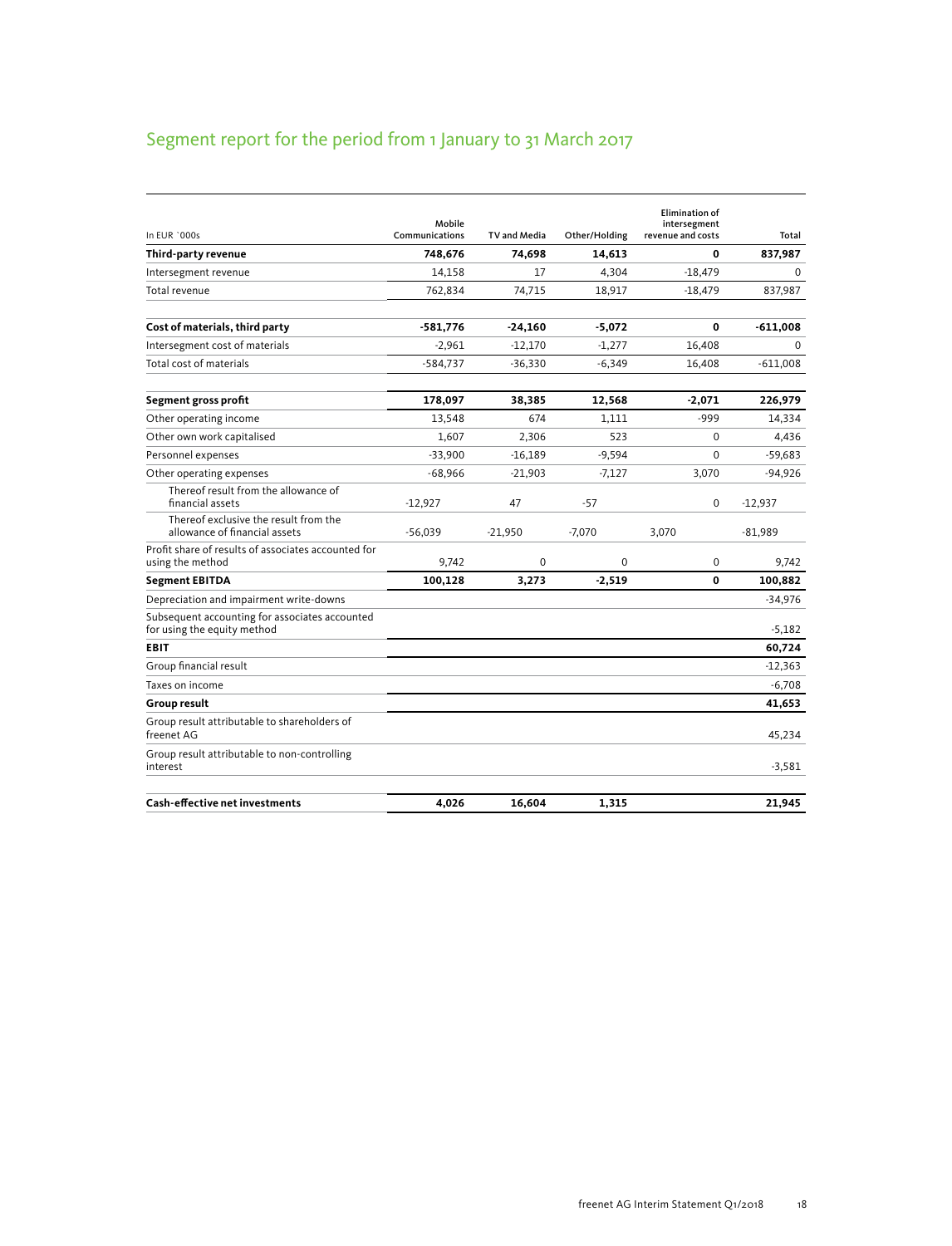## FURTHER INFORMATION

### Financial Calendar

#### 4 May 2018<sup>1</sup>

Quarterly Statement as of 31 March 2018 – First quarter 2018

#### 17 May 2018<sup>1</sup>

Annual General Meeting of freenet AG (Halle A4, Messeplatz 1), Hamburg

#### 9 August 2018<sup>1</sup>

Interim Report as of 30 June 2018 – Second quarter 2018

#### 8 November 2018<sup>1</sup>

Quarterly Statement as of 30 September 2018 – Third quarter 2018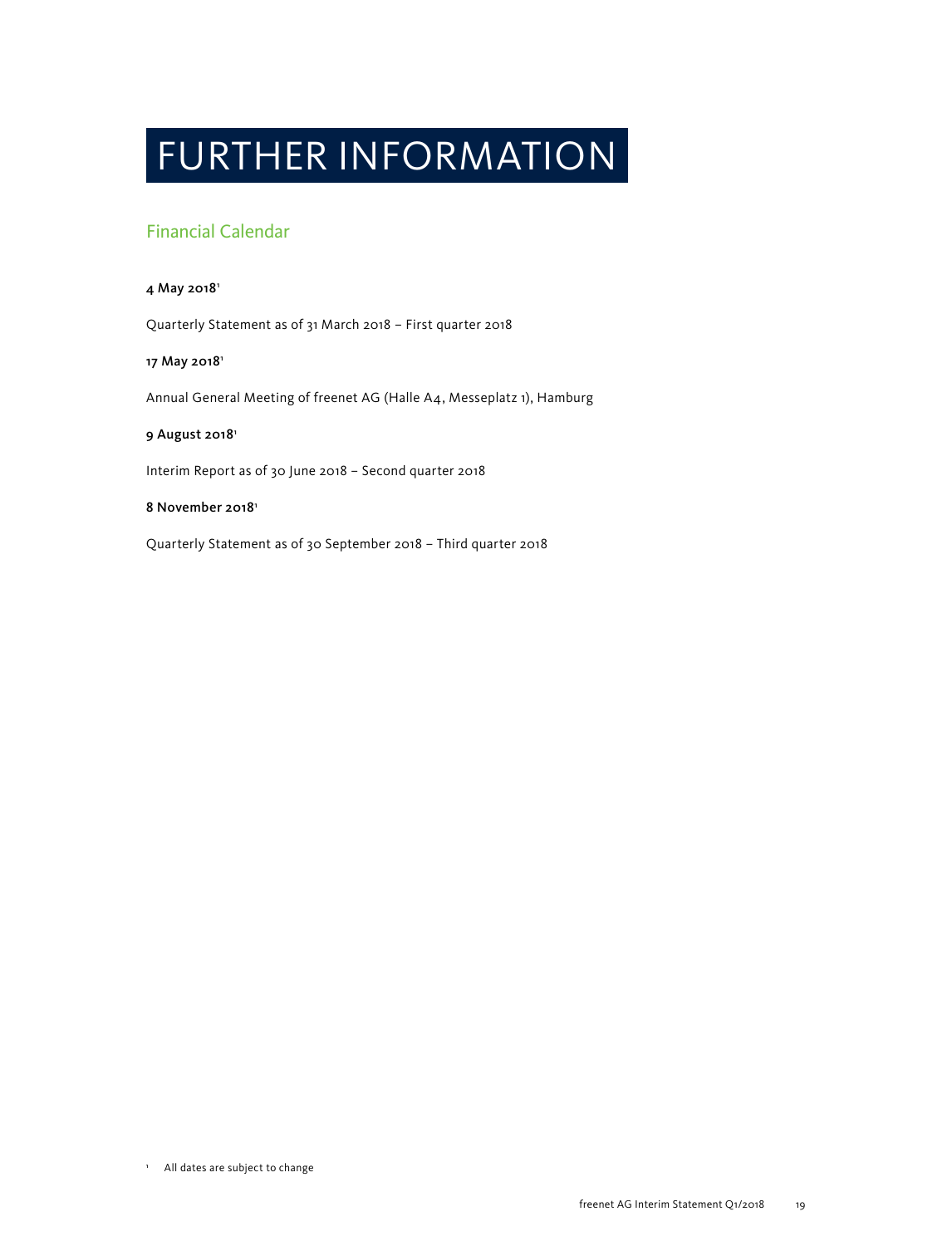# PUBLICATIONS IMPRINT, CONTACT,

**freenet AG** Hollerstraße 126 24782 Büdelsdorf Germany

Phone: +49 (0) 43 31/69-10 00 Internet: www.freenet-group.de

**freenet AG Investor Relations** Deelbögenkamp 4c 22297 Hamburg Germany

Phone: +49 (0) 40/5 13 06-7 78 Fax: +49 (0) 40/5 13 06-9 70 E-Mail: investor.relations@freenet.ag

The annual report and our interim reports are also available for download at: *http://www.freenet-group.de/investor-relations/publikationen*

This interim report is a convenient translation of the German version. In case of doubt, the German version shall prevail.

Current information regarding freenet AG and the freenet shares is available on our homepage at: *www.freenet-group.de/en*



If you have installed a QR-Code recognition software on your smartphone, you will be directed to the freenet Group homepage by scanning this code.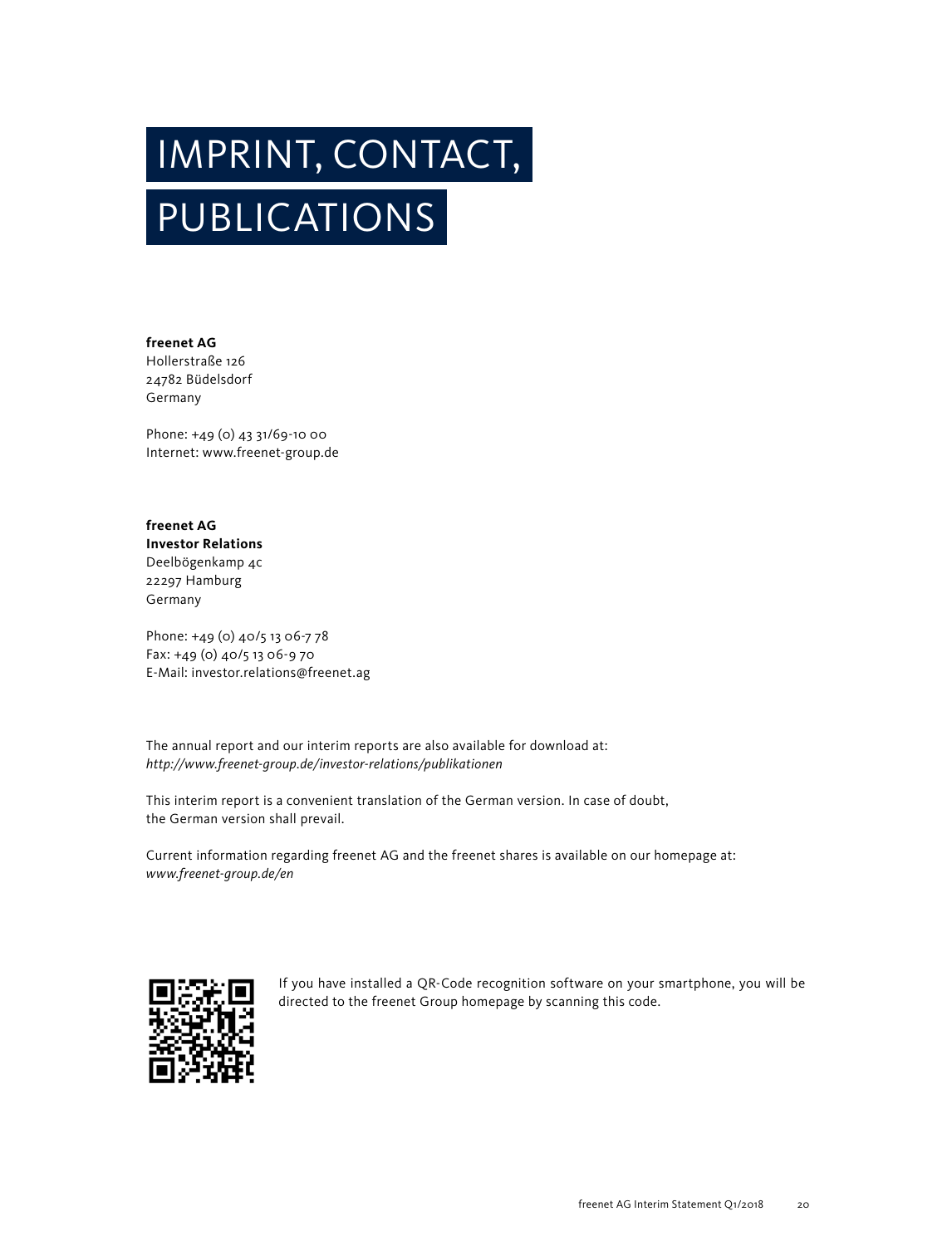## **GLOSSARY**

| <b>ARPU</b>                         | Average revenue per user, i.e. the customer-cluster specific service rev-<br>enue (before adoption of IFRS 15) divided by the average customer base<br>as of the respective reporting date.                                                                                                                                                                                                                                     |
|-------------------------------------|---------------------------------------------------------------------------------------------------------------------------------------------------------------------------------------------------------------------------------------------------------------------------------------------------------------------------------------------------------------------------------------------------------------------------------|
| <b>Customer ownership</b>           | Existing customers of the freenet Group in the Mobile Communications<br>segment who have concluded one of freenet's own tariffs or a tariff of<br>the network operators in the form of postpaid or no-frills agreement at<br>the freenet Group. For its own existing customers, the freenet Group<br>handles all major services of the network operators; i.e. particularly<br>own account billing as well as customer service. |
| Debt ratio                          | Ratio between net financial debt (see "Net financial debt") and the<br>EBITDA generated in the last twelve months.                                                                                                                                                                                                                                                                                                              |
| <b>Digital lifestyle</b>            | Describes simplification of everyday life via technical equipment based<br>on internet and/or smartphones.                                                                                                                                                                                                                                                                                                                      |
| EBIT                                | Earnings before interest and taxes, including the share of result of asso-<br>ciates accounted for using the equity method.                                                                                                                                                                                                                                                                                                     |
| <b>EBITDA</b>                       | EBIT (see "EBIT"), excl. depreciation, amortisation and deferred taxes<br>arising from the subsequent recognition of companies accounted for<br>using the equity method, plus depreciation and amortisation.                                                                                                                                                                                                                    |
| <b>EBITDA exclusive of Sunrise</b>  | Analog EBITDA without the profit share of the Sunrise holding included<br>using the equity method.                                                                                                                                                                                                                                                                                                                              |
| <b>Equity ratio as percentage</b>   | Ratio between equity and balance sheet total.                                                                                                                                                                                                                                                                                                                                                                                   |
| <b>Free cash flow</b>               | Free cash flow from operating activities minus the investments in<br>property, plant and equipment and intangible assets, plus the inflows<br>from disposals of intangible assets and property, plant and equipment.                                                                                                                                                                                                            |
| Free cash flow exclusive of Sunrise | Analog free cash flow without the dividend from the Sunrise invest-<br>ment.                                                                                                                                                                                                                                                                                                                                                    |
| freenet TV subscribers              | Customers who access freenet TV by way of prepaid card or a direct<br>debit arrangement (postpaid).                                                                                                                                                                                                                                                                                                                             |
| <b>Gross profit</b>                 | Revenue minus cost of materials.                                                                                                                                                                                                                                                                                                                                                                                                |
| Gross profit margin                 | Ratio between revenue and cost of materials.                                                                                                                                                                                                                                                                                                                                                                                    |
| Interest cover                      | Ratio between EBITDA and net interest income in the last twelve<br>months.                                                                                                                                                                                                                                                                                                                                                      |
| <b>IPTV</b>                         | Internet Protocol Television: transmission of TV programmes and<br>films with the aid of the Internet protocol. In contrast to this are the<br>transmission paths cable, DVB-T or satellite.                                                                                                                                                                                                                                    |